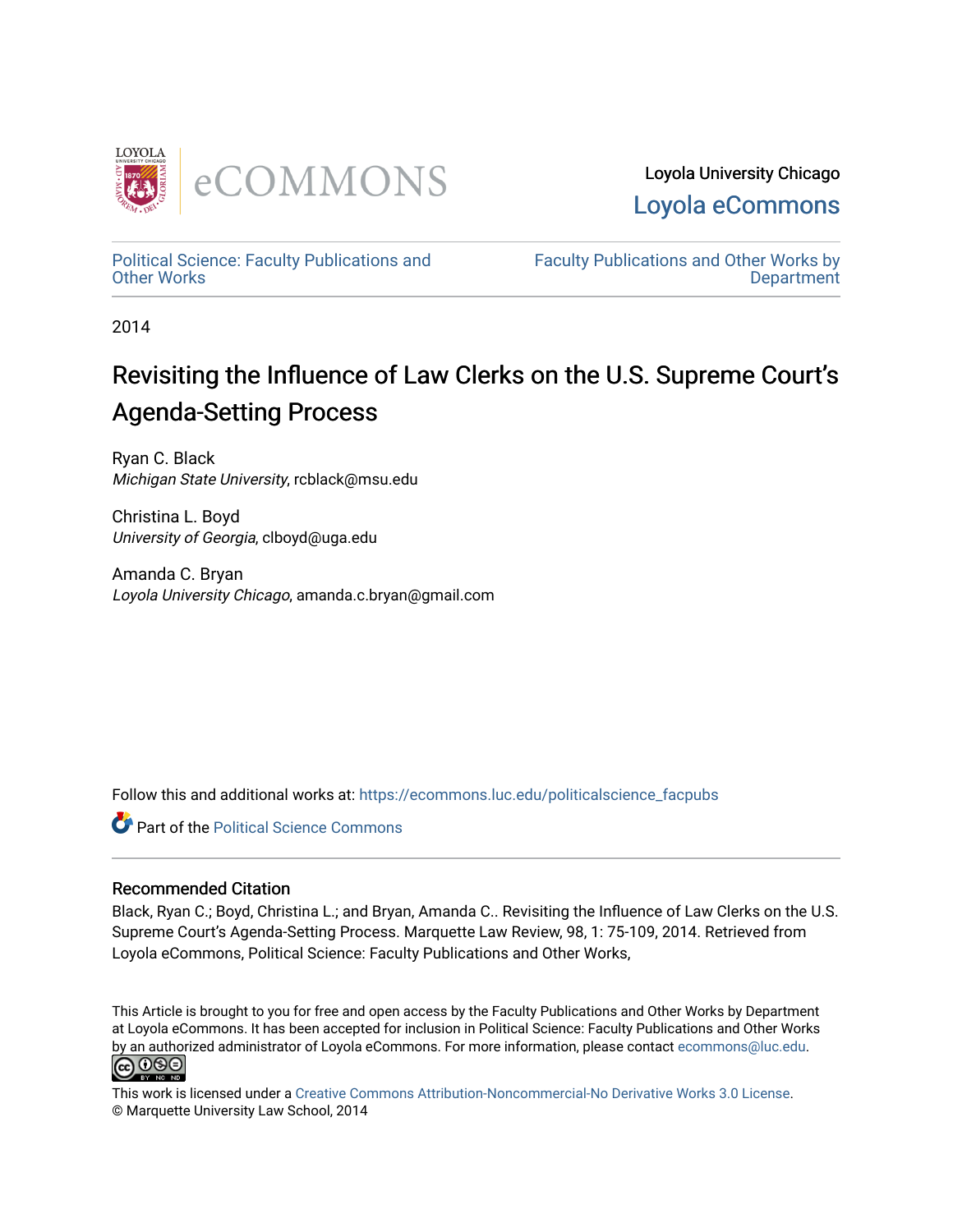## **REVISITING THE INFLUENCE OF LAW CLERKS ON THE U.S. SUPREME COURT'S AGENDA-SETTING PROCESS\***

#### RYAN C. BLACK\*\*

#### CHRISTINA L. BOYD\*\*\*

#### AMANDA C. BRYAN\*\*\*\*

*Do law clerks influence U.S. Supreme Court Justices' decisions in the Court's agenda-setting stage? For those Justices responding to their own law clerks' cert recommendations, we expect a high degree of agreement between Justice and clerk. For non-employing Justices, however, we anticipate that the likelihood of agreement between clerk and Justice will vary greatly based on the interplay among the ideological compatibility between a Justice and the clerk, the underlying certworthiness of the petition for review, and the clerk's final recommendation. Relying on a newly collected dataset of petitions making the Court's discuss list over the 1986 through 1993 Terms, we find that Justices are more likely to follow a pool memo's recommendation when it is consistent with the underlying cues present in the pool memo. In addition, our results indicate that Justices are significantly more likely to follow grant recommendations when the recommendation is provided by a clerk from an ideologically proximate chambers as opposed to one that is distant.* 

For helpful feedback on previous versions of this Article (and the original 2012 study), we thank Tim Johnson, Andrew Martin, Christine Nemacheck, Chad Oldfather, Todd Peppers, Harold Spaeth, Jim Spriggs, Justin Wedeking, Chris Zorn, and conference participants at Marquette University Law School. We owe a profound debt to Lee Epstein, Jeff Segal, and Harold Spaeth, who generously allowed us advanced access to the "raw" docket sheets and pool memoranda used in the original 2012 study. Finally, we gratefully acknowledge the research assistance of Eric Houghtaling, Jordan Hughes, Andrew Stone, and Dan Thaler, who helped us code these expanded data.

Associate Professor of Political Science, Michigan State University (East Lansing, MI). Email: rcblack@msu.edu.

 <sup>\*\*\*</sup> Assistant Professor of Political Science, University of Georgia (Athens, GA). Email: clboyd@uga.edu.

 <sup>\*\*\*\*</sup> Assistant Professor of Political Science, Loyola University Chicago (Chicago, IL). Email: amanda.c.bryan@gmail.com.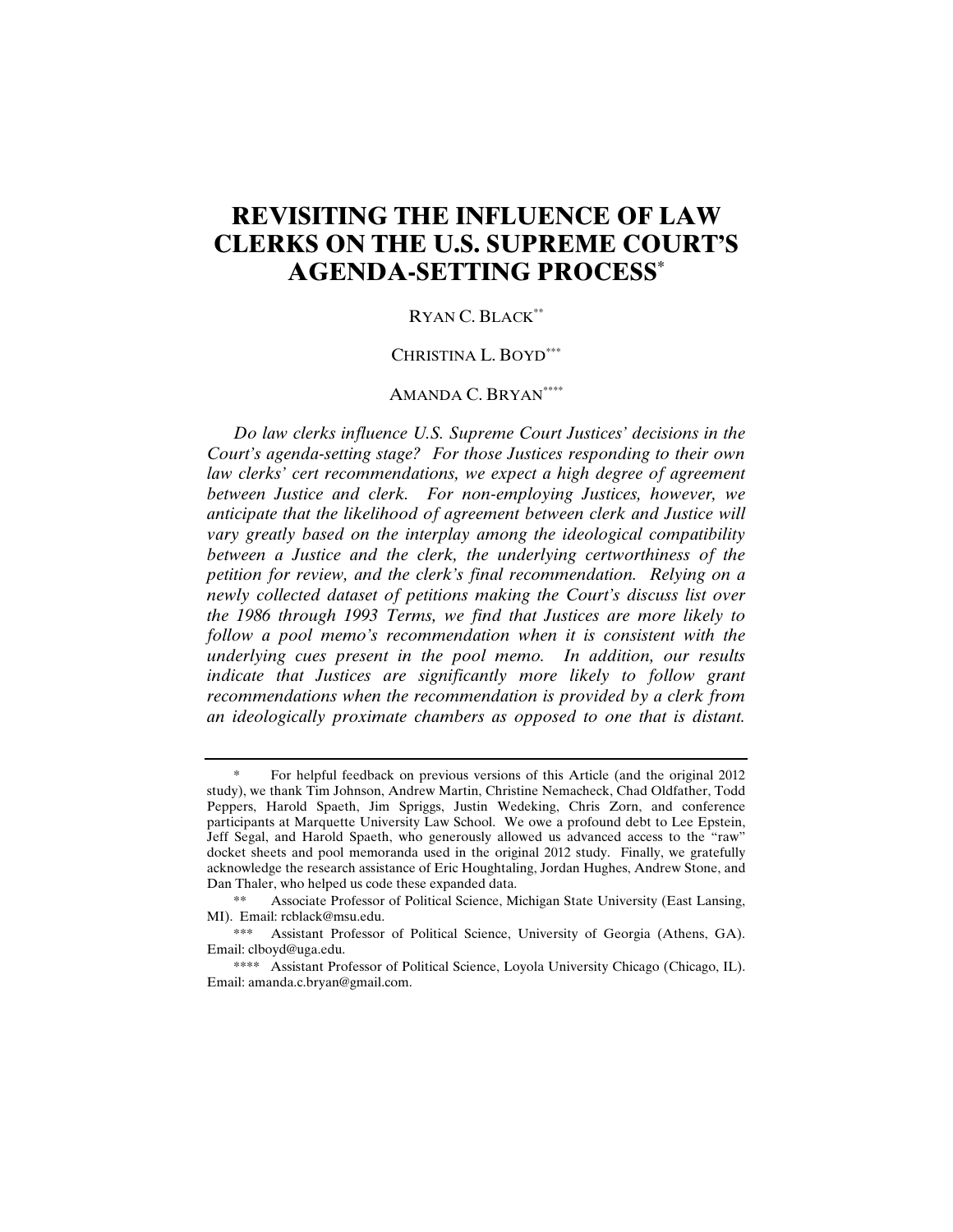*These findings provide important information on the efficiency and effectiveness of the Court's practice of pooling certiorari petitions among chambers and also suggest that political advisors, at the Supreme Court and in other institutions, are equipped to influence political elite decision making.* 

|    |                                                            | 76 |
|----|------------------------------------------------------------|----|
| H. |                                                            |    |
|    |                                                            |    |
|    |                                                            |    |
|    | III. POLITICAL ELITES AS PRINCIPALS, ADVISORS AS AGENTS 82 |    |
|    | IV. SIGNALING THEORY: LAW CLERK INFLUENCE IN               |    |
|    |                                                            |    |
|    |                                                            |    |
|    |                                                            |    |
|    |                                                            |    |
|    |                                                            |    |
|    |                                                            |    |
|    |                                                            |    |
|    | C. Generalizing About Advisors Beyond the Supreme Court103 |    |
|    |                                                            |    |
|    |                                                            |    |

#### I. INTRODUCTION

Do law clerks influence U.S. Supreme Court Justices' decisions? This question is of unquestionable import. In a 2012 study published in *American Politics Research*, Black and Boyd examined this potential influence of law clerks on U.S. Supreme Court Justices' decision making in the Court's agenda-setting stage.<sup>1</sup> While their findings were strongindicating that law clerks serving in the Court's certiorari (cert) pool have conditional influence on Justice cert voting—the analysis was based on limited data in terms of the number of observations and Court Terms analyzed.<sup>2</sup>

Here, we return to this question with a much more expansive set of data, an exercise that permits us to examine the robustness of these earlier findings. Consistent with this earlier work, we argue that the

<sup>1.</sup> Ryan C. Black & Christina L. Boyd, *The Role of Law Clerks in the U.S. Supreme Court's Agenda-Setting Process*, 40 AM. POL. RES. 147 (2012).

<sup>2.</sup> *See id.* at 156, 164.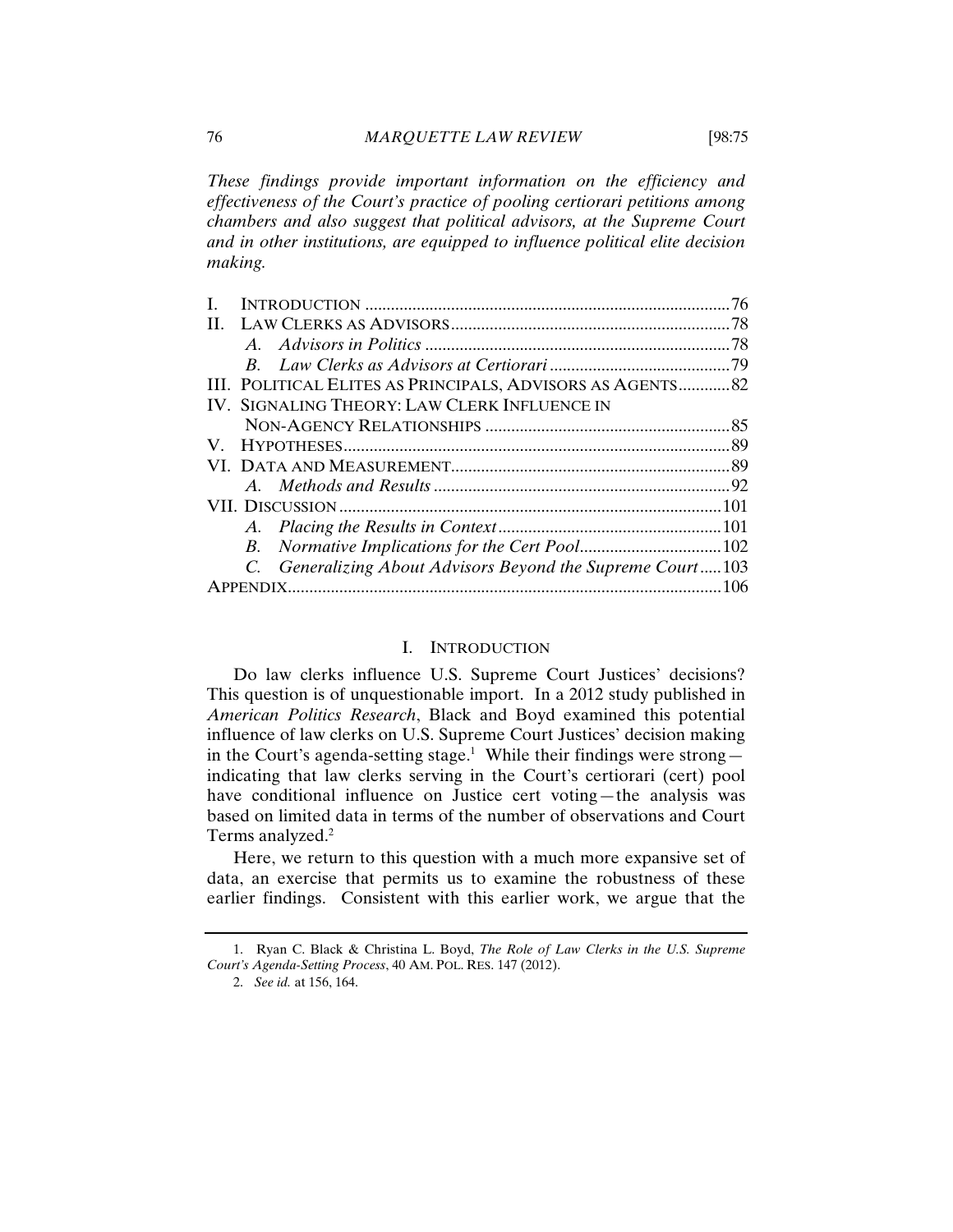influence of law clerks on Justices varies. For those Justices responding to their own law clerks' cert recommendations, we predict and find a strong relationship and a high degree of agreement between Justice and clerk. However, for non-employing Justices, we expect and find that the likelihood of agreement between clerk and Justice will vary greatly based on the interplay among three factors: (1) the ideological compatibility between a Justice and the law clerk, (2) the underlying certworthiness of the petition seeking review, and (3) the clerk's final recommendation to grant or deny review in a petition.

Relying on a newly collected dataset of all paid, non-death penalty petitions making the Court's discuss list over the course of eight Terms (1986–1993) and drawn from the papers of Justice Harry A. Blackmun, $3$ the findings of our analysis are strong and robust. By way of preview, we find that nearly 75% of all Justices' agenda-setting votes in our data match the recommendation made by the cert pool memo author. This influence is not uniform, but rather conditioned by two important factors: (1) Justices are significantly more likely to follow a pool memo's recommendation when that recommendation is consistent with the underlying cues present in the pool memo; and (2) Justices are significantly more likely to follow grant recommendations when the recommendation is provided by a clerk from an ideologically proximate chambers as opposed to one that is distant.

As we contend in this Article's closing pages, these findings are informative on the effectiveness and efficiency of the Court's practice of pooling certiorari petitions among the chambers. More generally, the results, which we argue are generalizable across a variety of political institutions, also suggest advisors can and do systematically influence the decisions made by political elites. Our efforts proceed in several steps. We begin by describing the advising role provided by clerks to their Justices. We then turn to outlining our theories for the conditions under which Justices should be influenced by law clerks—both their own (Part III) and those of other Justices (Part IV). Part V takes these general expectations and formulates them into specific empirically testable hypotheses. Part VI describes our data, measures, and statistical results. Finally, Part VII concludes with a discussion of the findings, some

<sup>3.</sup> LEE EPSTEIN, JEFFREY A. SEGAL & HAROLD J. SPAETH, THE DIGITAL ARCHIVE OF THE PAPERS OF JUSTICE HARRY A. BLACKMUN (2007), http://epstein.wustl.edu/blackmu n.php, *archived at* http://perma.cc/S5MQ-TPA9.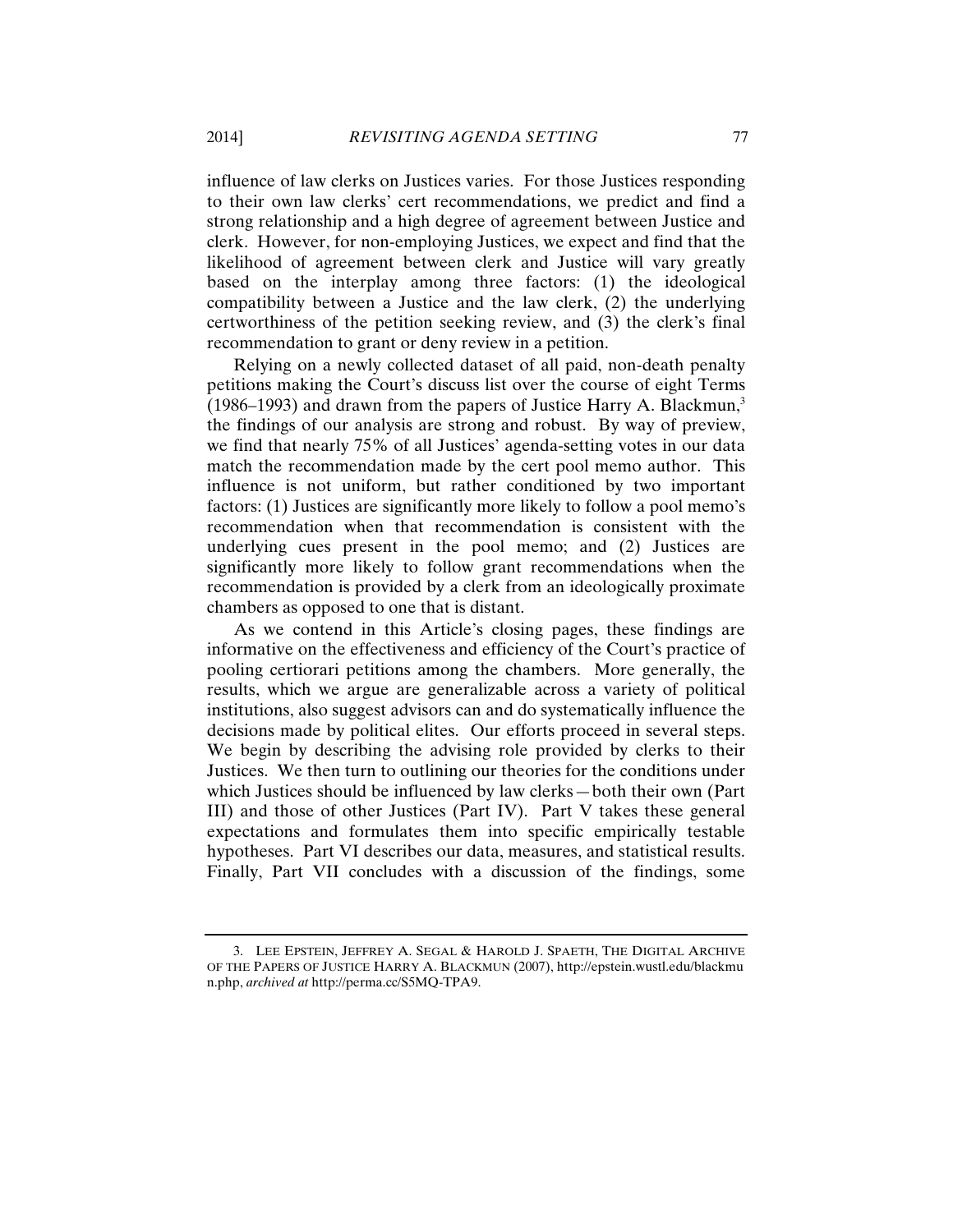potential limitations, and what our results mean more generally for the Supreme Court as an institution.

#### II. LAW CLERKS AS ADVISORS

#### *A. Advisors in Politics*

Since the 1920s, as the job of U.S. political elites has become more complex, the number of individuals serving in advisory roles across the branches has increased dramatically. In 1919, each legislator in the U.S. Congress was authorized only two staff members, while current rules allow for over twenty staffers per legislator, plus access to numerous committee aides.<sup>4</sup> Through 1918, U.S. Supreme Court Justices had congressional authorization to hire one stenographic clerk;<sup>5</sup> today, the total staff size for an A ssociate Justice has more than tripled, including the addition of three more clerks.<sup>6</sup> The President's staff, which numbers near 2,000 today, was closer to 200 in the 1920s.<sup>7</sup> If these numbers (and their increase) are any indication, advisors are anything but trivial members of federal politics.

The accounts of advisor influence and the roles that advisors assume while serving in these national political institutions also seem to support this conclusion. In Congress, advisors participate in policy development, conduct research, draft legislation, and communicate and negotiate on behalf of their member.<sup>8</sup> In the White House, advisors develop policy expertise and act as information filters for the chief executive when it comes to their area of specialization.<sup>9</sup> At the Supreme Court, the key advisor role to Justices is played by law clerks, who serve at the pleasure of their Justice and frequently take on a variety of tasks.<sup>10</sup> For each of

<sup>4.</sup> ORGANIZATION OF THE CONGRESS, H.R. REP. NO. 103-413, S. REP. NO. 103-215, at 63 (1993).

<sup>5.</sup> TODD C. PEPPERS, COURTIERS OF THE MARBLE PALACE: THE RISE AND INFLUENCE OF THE SUPREME COURT LAW CLERK 83 (2006).

<sup>6.</sup> *Id.* at 186.

<sup>7.</sup> LYN RAGSDALE, VITAL STATISTICS ON THE PRESIDENCY: WASHINGTON TO CLINTON 257 tbl.6-1 (1996).

<sup>8.</sup> HARRISON W. FOX, JR. & SUSAN WEBB HAMMOND, CONGRESSIONAL STAFFS: THE INVISIBLE FORCE IN AMERICAN LAWMAKING 2 (1977).

<sup>9.</sup> *See* BRADLEY H. PATTERSON JR., THE WHITE HOUSE STAFF: INSIDE THE WEST WING AND BEYOND 3 (2000).

<sup>10.</sup> PEPPERS, *supra* note 5, at 14; ARTEMUS WARD & DAVID L. WEIDEN, SORCERERS' APPRENTICES: 100 YEARS OF LAW CLERKS AT THE UNITED STATES SUPREME COURT 3–4 (2006).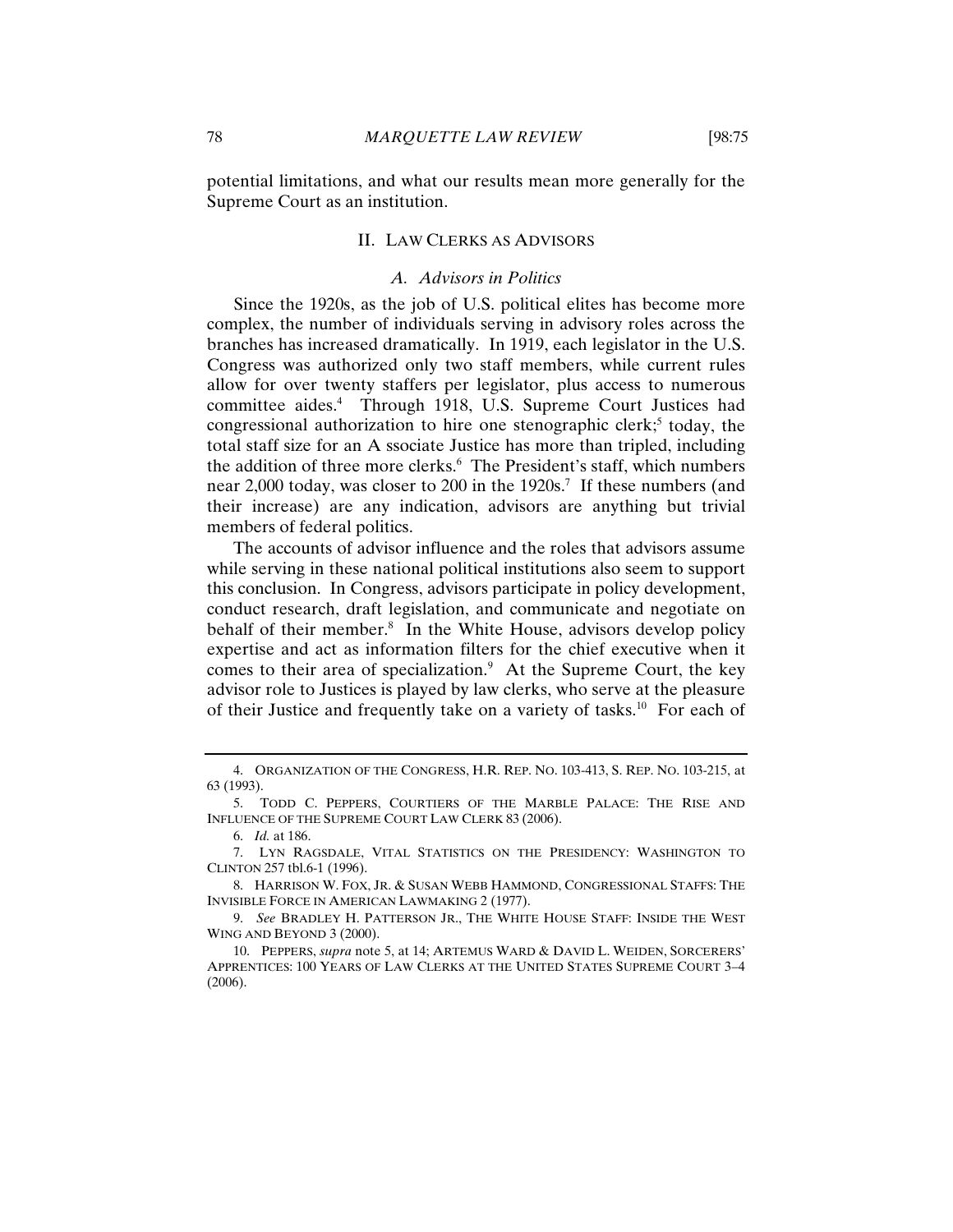these institutions, advisor numbers, knowledge of their responsibilities, and anecdotes from advisors themselves give us ample reason to believe that advisors play an important and influential role in our political system. However, the extent of this influence and the conditions under which it is operational generally remain a mystery.<sup>11</sup>

#### *B. Law Clerks as Advisors at Certiorari*

Supreme Court Justices' law clerks, just like other advisors, serve in a variety of capacities. Although there is substantial variation in how Justices use their clerks, these advisors often conduct supplemental research, draft pre-oral argument bench memoranda that summarize the issues at stake in a case, and serve as the first—and perhaps only—line of review for certiorari petitions.12 This lattermost duty is our focus.

Cert is "the process by which the [Supreme] Court [discretionarily] sets its agenda."<sup>13</sup> It begins with the losing party in the lower court arguing, via a written brief, why his case is worthy of further review.14

14. STERN ET AL., *supra* note 13, at 288.

<sup>11.</sup> PEPPERS, *supra* note 5, at 2. Much of this inattention in the existing literature to systematic methods and generalizable results can be blamed not on a lack of recognition of the role advisors play but rather on a lack of available data that can be used to assess influence. The advising of legislators and presidents, for example, is often conducted through informal and undocumented conversations where debate and decision making can take place. Although these advisors author written position papers, which might then end up in archival materials, the existence of this level of detail on decisions is rare and varies widely across institutional setting. *See* DANIEL E. PONDER, GOOD ADVICE: INFORMATION & POLICY MAKING IN THE WHITE HOUSE 9 (2000); *see also* DAVID WHITEMAN, COMMUNICATION IN CONGRESS: MEMBERS, STAFF, AND THE SEARCH FOR INFORMATION 28 (1995). That these generally unrecorded conversations are most likely to take place between a decision maker and her inner circle of advisors—the group most likely to exert influence—only compounds the difficulty of documenting meaningful influence. In other cases, scholars turn to interviews with advisors and their principals. In documenting the professional nature of congressional staffers, Barbara S. Romzek and Jennifer A. Utter conducted in-depth interviews of forty current and former staffers. Barbara S. Romzek & Jennifer A. Utter, *Congressional Legislative Staff: Political Professionals or Clerk?*, 41 AM. J. POL. SCI. 1251, 1276 app. (1997). Similar approaches have also been used for both the study of the President, PATTERSON, *supra* note 9, at 8, and the Supreme Court, PEPPERS, *supra* note 5; WARD & WEIDEN, *supra* note 10. These detailed narratives often provide extensive insight into the complex roles advisors play, but fail to provide generalizable and systematic accounts of the influence of political advisors on the decision making of their political principals.

<sup>12.</sup> See PEPPERS, *supra* note 5, at 14 for a thorough review of clerk duties.

<sup>13.</sup> WARD & WEIDEN, *supra* note 10, at 21. We only provide a brief description of the review process and how clerks are involved in it. Much of this and all other procedural aspects of the Court's business are explained in far greater detail in ROBERT L. STERN, EUGENE GRESSMAN, STEPHEN M. SHAPIRO & KENNETH S. GELLER, SUPREME COURT PRACTICE (8th ed. 2002).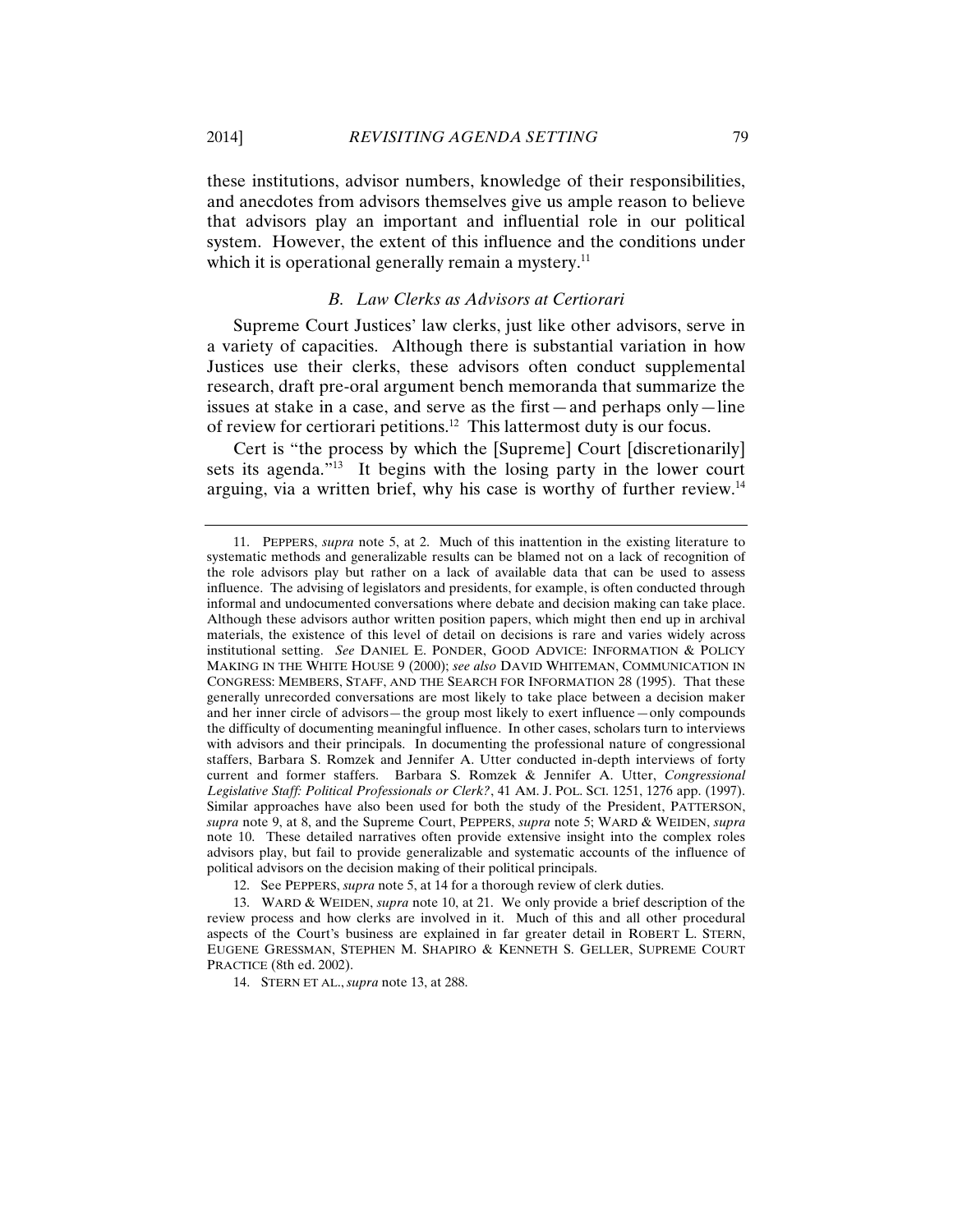The cert petition and any accompanying materials are distributed to the Justices' individual chambers for their review.<sup>15</sup> In the past, the review process was a task each chambers engaged in individually, with these duties falling primarily upon a Justice's clerks.<sup>16</sup> However, as the number of petitions, particularly *in forma pauperis* (IFP) petitions (filed by indigent litigants), coming to the Court steadily rose through the 1960s, many Justices began to worry about the amount of time their clerks spent focused on only one activity, $17$  and with good reason: Evidence indicates that during this era, many law clerks reviewed more than eleven cert petitions per week, amounting to upwards of two-thirds of their working time.18

This situation led to the development of the Court's cert pool in  $1972.<sup>19</sup>$  The pool is a process whereby participating Justices combine (pool) their clerks' labor in the review of cert petitions so as to divide the workload of summarizing the content and merit of each petition coming to the Court.<sup>20</sup> The pool's creation had an appreciable effect on clerk time. As Ward and Weiden indicate, following the cert pool's inception, the typical amount of workload a clerk spent on cert was reduced to four to five petitions per week, $21$  thereby accounting for about one-third of his or her time. $22$ 

With the cert pool in place, each new cert petition is randomly assigned to one of the pool clerks, and that clerk is then responsible for

21. WARD & WEIDEN, *supra* note 10, at 142.

22. This one-third time figure comes from the following evidence: "I would estimate that cert petitions took up roughly a third of our work time. My guess is that this is more time than the average cert pool clerk spent on petitions, but only slightly more." *Id*. at 142 (quoting Sean Donahue, *Behind the Pillars of Justice: Remarks on Law Clerks*, 3 LONG TERM VIEW 77, 79 (1995)) (internal quotation marks omitted).

<sup>15.</sup> *Id.*

<sup>16.</sup> WARD & WEIDEN, *supra* note 10, at 45.

<sup>17.</sup> *Id.* at 38–39, 138–42.

<sup>18.</sup> *Id.* at 137–42.

<sup>19.</sup> *Id.* at 45.

<sup>20.</sup> The decision to participate in the cert pool is one made by each individual Justice. *See id.* at 147.At the time of the pool's creation in 1972, Justices William J. Brennan, William O. Douglas, Thurgood Marshall, and Potter Stewart did not participate. *Id.* at 119. Since then, only Justice John Paul Stevens, *id.* at 147, and Justice Samuel Alito have opted out of the pool, Todd C. Peppers & Artemus Ward, *Introduction* to IN CHAMBERS: STORIES OF SUPREME COURT LAW CLERKS AND THEIR JUSTICES 1, 7 (Todd C. Peppers & Artemus Ward eds., 2012).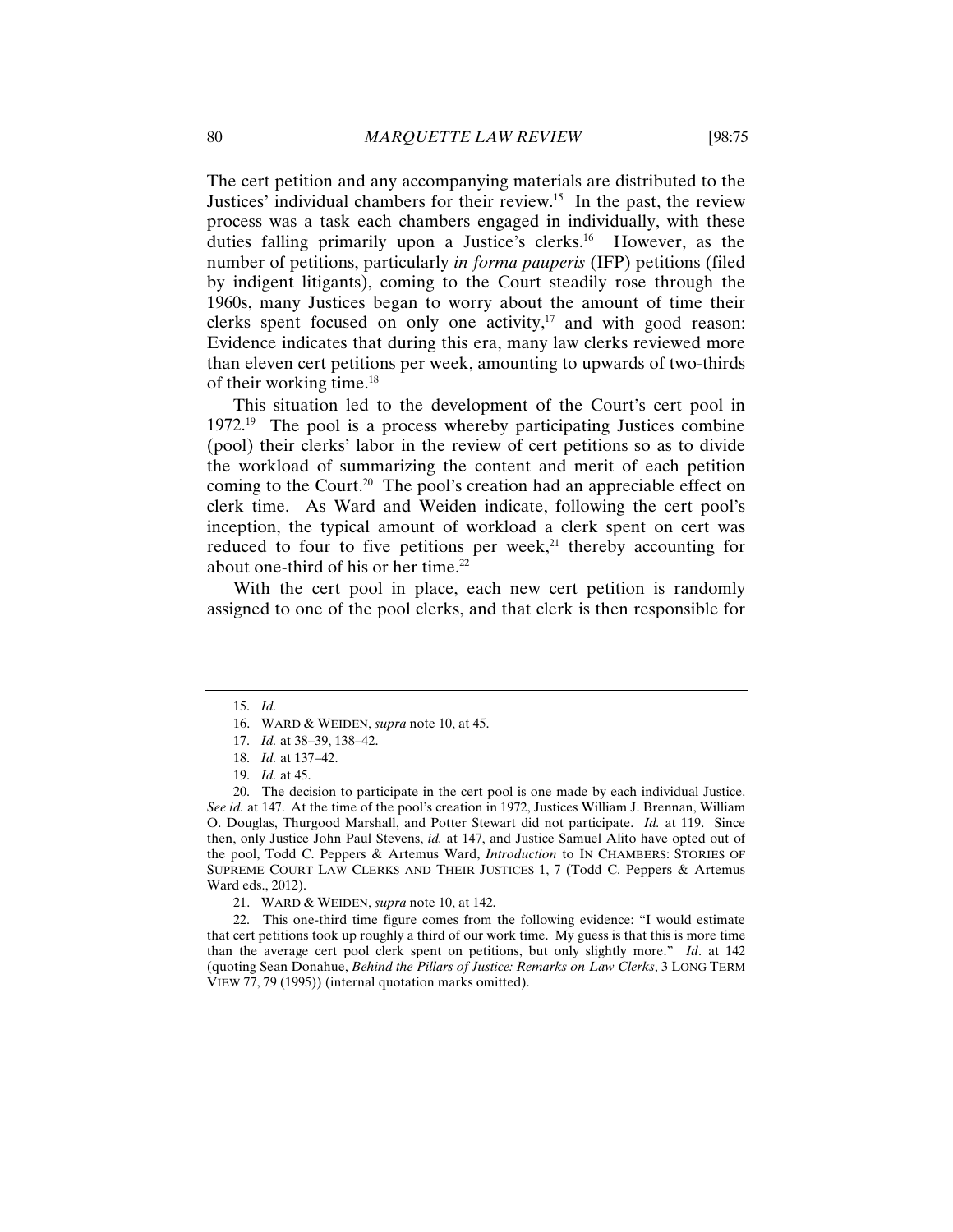producing a pool memorandum (pool memo) for that petition.<sup>23</sup> Written in a standardized way, each memo contains a summary of the case, the facts and proceedings below, and the parties' arguments (including any briefs filed amicus curiae); the clerk's discussion of the petition's worthiness for review; and a recommendation regarding cert.<sup>24</sup> The pool memo is then distributed to all Justices in the cert pool.<sup>25</sup> Although the treatment of this memo varies by chambers, most Justices have their clerks engage in some level of markup.<sup>26</sup> In Justice Blackmun's chambers, for example, one of his clerks would review the pool memo and then provide his or her own recommendation as to whether the petition should be granted cert, along with anywhere from a sentence to several pages of commentary.<sup>27</sup> Following this markup process, cert voting takes place at the Court's weekly agenda-setting conference.<sup>28</sup>

A number of compelling arguments make the cert stage a prime candidate for assessing clerk influence. Perhaps chief among them is the fact that the clerks themselves suggest that cert is where they have the largest influence.<sup>29</sup> In Ward and Weiden's survey of former clerks, fully 38% indicated that the cert decision was the most likely occasion where a clerk could change his Justice's mind.<sup>30</sup> By way of contrast, the same survey revealed that only 4% of clerks believed that the ultimate outcome of a case was the most likely area for influence.<sup>31</sup> Additionally, the large volume of petitions for review, the fact that clerks make specific recommendations on cert, and the high degree of principal oversight in other activities on the Court (such as the opinion-writing process) suggest a comparatively high potential for clerk influence at the cert stage. Ward and Weiden argue:

<sup>23.</sup> H.W. PERRY, JR., DECIDING TO DECIDE: AGENDA SETTING IN THE UNITED STATES SUPREME COURT 42 (1991).

<sup>24.</sup> *Id.*

<sup>25.</sup> *Id.*

<sup>26.</sup> PEPPERS, *supra* note 5, at 210; PERRY, *supra* note 23, at 60.

<sup>27.</sup> For many petitions this was as simple as noting agreement with the reasoning and conclusion of the pool clerk. In others, however, the Blackmun clerk would write a paragraph or more, at times simply adding to the pool memo writer's logic while at others arguing for a wholly different substantive outcome (e.g., grant instead of deny).

<sup>28.</sup> PERRY, *supra* note 23, at 43–44.

<sup>29.</sup> WARD & WEIDEN, *supra* note 10, at 240.

<sup>30.</sup> *Id.* at 145 fig.3.

<sup>31.</sup> *Id.*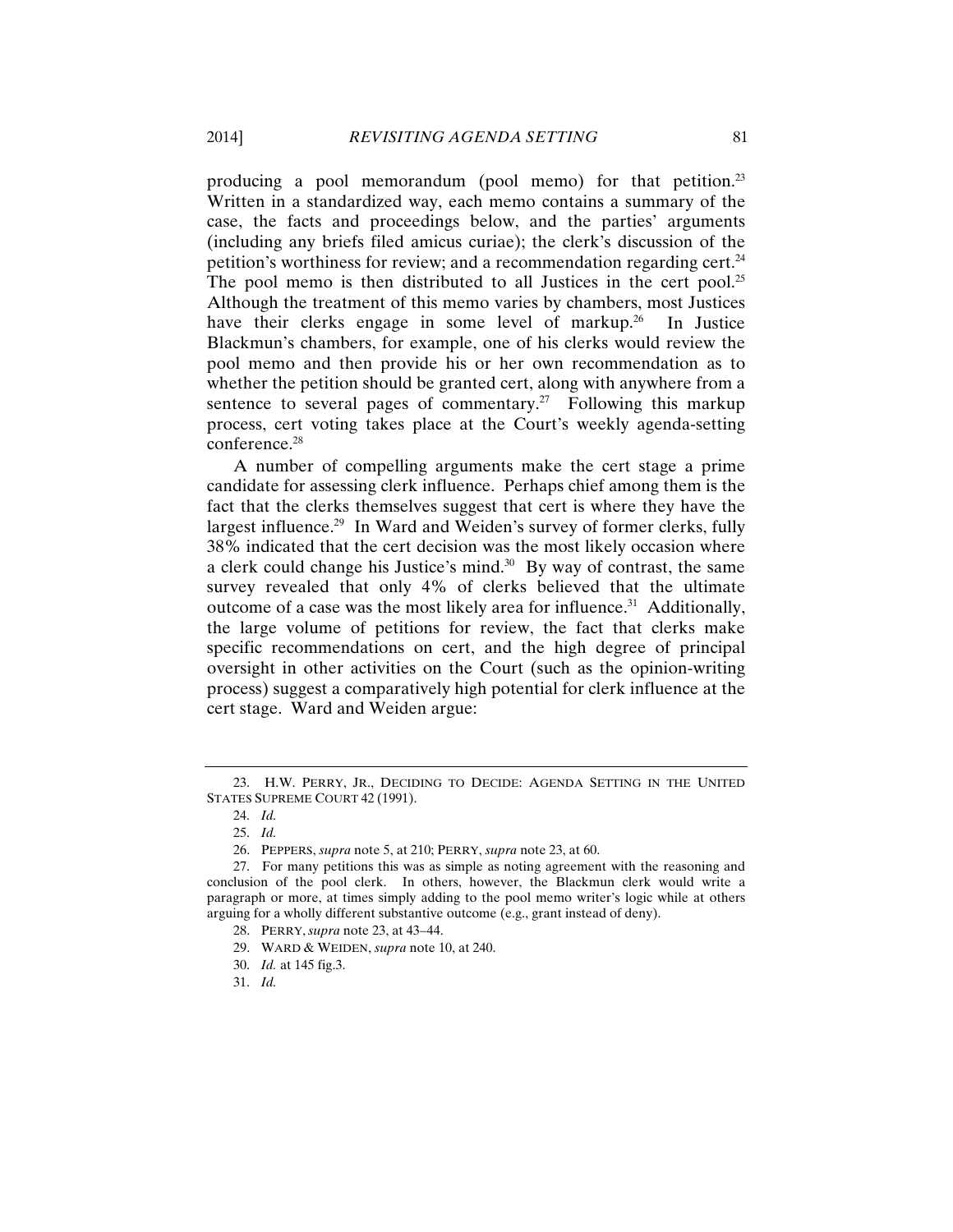Because clerks make formal recommendations on cert memos, it is often thought that clerks have influence over cert decisions. Indeed, not only do clerks make formal recommendations on their cert memos, i.e., "GRANT" or "DENY," but they also often try to persuade in the body of the memo with political as well as legal analyses. For example, when asked whether he often attempted to convince his justice of his position on a case or issue, a Douglas clerk from the 1960s said that he did not, "except in cert memos." Indeed, one way of viewing the cert memo, and the mark-up memo in the case of pool memos, is that the clerk is attempting to persuade the justices to either take the case or not.<sup>32</sup>

Finally, unlike the other tasks that clerks may work on for their Justices, we know that clerks serving in the cert pool have a role in the cert process for every case that comes before the Court—regardless of which Justice they work for.<sup>33</sup> This consistency in job assignment makes cert, and more generally, clerks, an ideal arena for examining advisor influence in political decision making.

#### III. POLITICAL ELITES AS PRINCIPALS, ADVISORS AS AGENTS

To most, political advisor influence, even though it may not be modeled, is assumed to exist. $34$  Given the enormous amount of responsibilities that major political actors face, it is no wonder that they turn to advisors to gather information, develop expertise, and, in certain contexts, act on their behalves. This assumption of advisor influence, then, is both reasonable and consistent with the delegation aspect of principal–agency theory.35 As Kowert tells us, "It may be lonely at the top, but hardly ever so lonely that important decisions in government and business are made by only one person."36 From a variety of anecdotes, we know that advisors play an important role in making highly important decisions across a variety of political institutions. White House advisors craft future national foreign policy, congressional

<sup>32.</sup> *Id*. at 144.

<sup>33.</sup> PERRY, *supra* note 23, at 42.

<sup>34.</sup> *See* WHITEMAN, *supra* note 11, at 35; *see also* JEAN A. GARRISON, GAMES ADVISORS PLAY: FOREIGN POLICY IN THE NIXON AND CARTER ADMINISTRATIONS, at xviii–xix (1999).

<sup>35.</sup> *See* Gary J. Miller, *The Political Evolution of Principal–Agent Models*, 8 ANN. REV. POL. SCI. 203, 220–21 (2005).

<sup>36.</sup> PAUL A. KOWERT, GROUPTHINK OR DEADLOCK: WHEN DO LEADERS LEARN FROM THEIR ADVISORS?, at 1 (2002).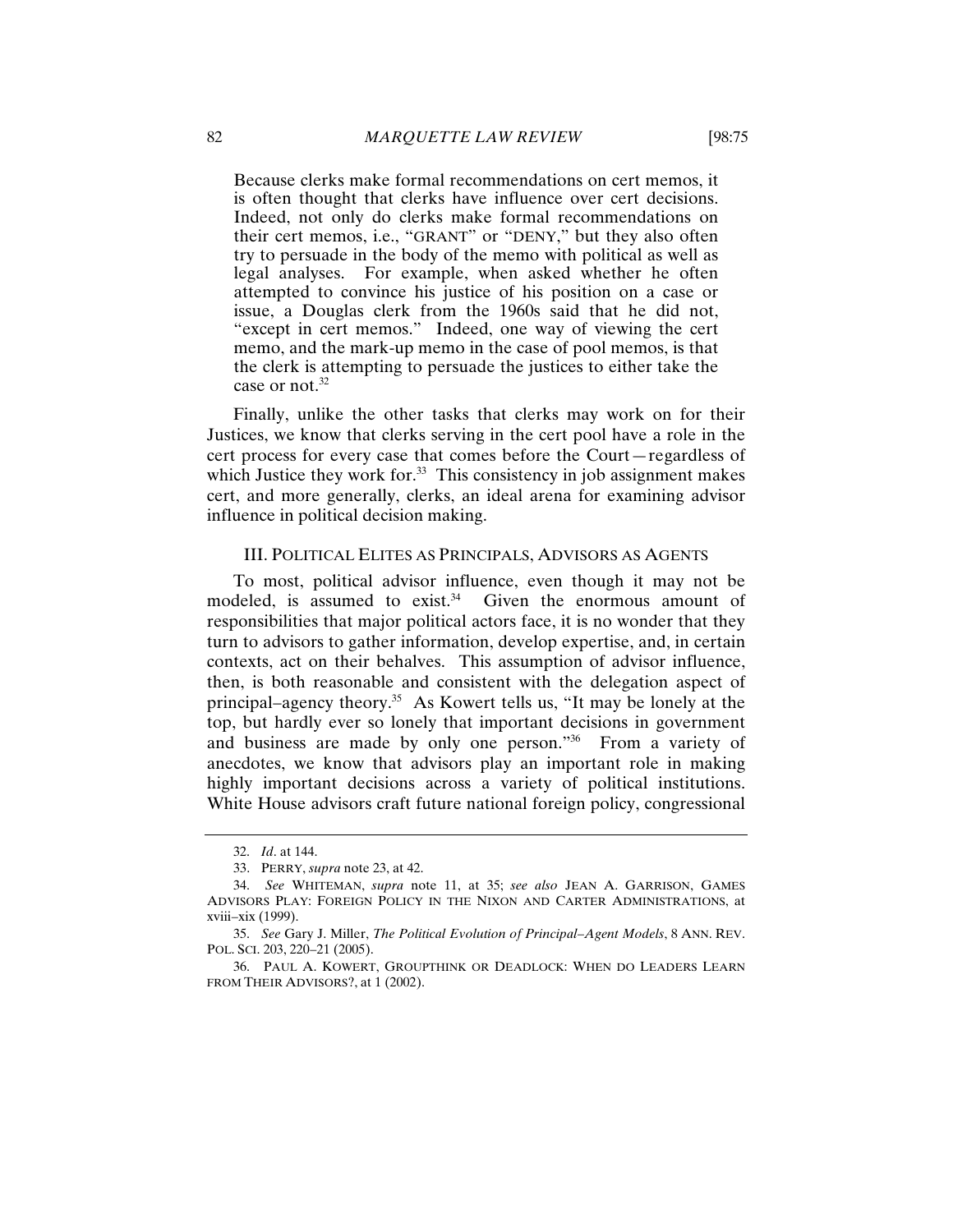aides strike bargains over the text of a pending bill, and Supreme Court clerks write initial drafts of controversial opinions.

While political principals are ultimately responsible for the decisions that they make, they are unable to make those decisions alone. Simply put, political actors "are most troubled by insufficient time and information."37 Enter the political advisor, whose existence and substantial duties can be explained by sheer necessity. By acting as the silent agent to presidents, legislators, and judges, advisors can specialize, gain expertise, and provide information to their principals that will enable multi-dimensional decision making that would not otherwise be possible. Within this scenario, political principals can be likened to managers of an enterprise.<sup>38</sup>

Of course, principal–agency theory demands that agents be properly incentivized in order to be effective and not shirk. $39$  In the case of advisors, both short-term and long-term reputation and career considerations present a sizable incentive structure that helps prevent shirking.<sup>40</sup> In the short term, advisors may have vast discretion in doing their jobs, but "such grants of discretion can always be recalled on a moment's notice, even retroactively."<sup>41</sup> Longer term, many of these advisors have career goals that will keep them active in political- and policy-related activities.42

With an effective principal–agent relationship in place, politicians serving as enterprise managers can then delegate substantial activities to their staffers, something that is necessary for modern-day political success. Because actors in the Executive, Legislative, and Judicial Branches are not equipped to manage every minute detail of their position or to personally acquire the information necessary to make the most of the administrative and policy-making decisions required of

<sup>37.</sup> H. Owen Porter, *Legislative Information Needs and Staff Resources in the American States*, *in* LEGISLATIVE STAFFING: A COMPARATIVE PERSPECTIVE 39, 40 (James J. Heaphey & Alan P. Balutis eds., 1975).

<sup>38.</sup> Robert H. Salisbury & Kenneth A. Shepsle, *Congressional Staff Turnover and the Ties-That-Bind*, 75 AM. POL. SCI. REV. 381, 382 (1981).

<sup>39.</sup> Bengt Holmström, *Moral Hazard and Observability*, 10 BELL J. ECON. 74 (1979); Miller, *supra* note 35, at 204; Steven Shavell, *Risk Sharing and Incentives in the Principal and Agent Relationship*, 10 BELL J. ECON. 55 (1979).

<sup>40.</sup> *See* Romzek & Utter, *supra* note 11, at 1260, 1263.

<sup>41.</sup> *Id.* at 1260.

<sup>42.</sup> *Id.*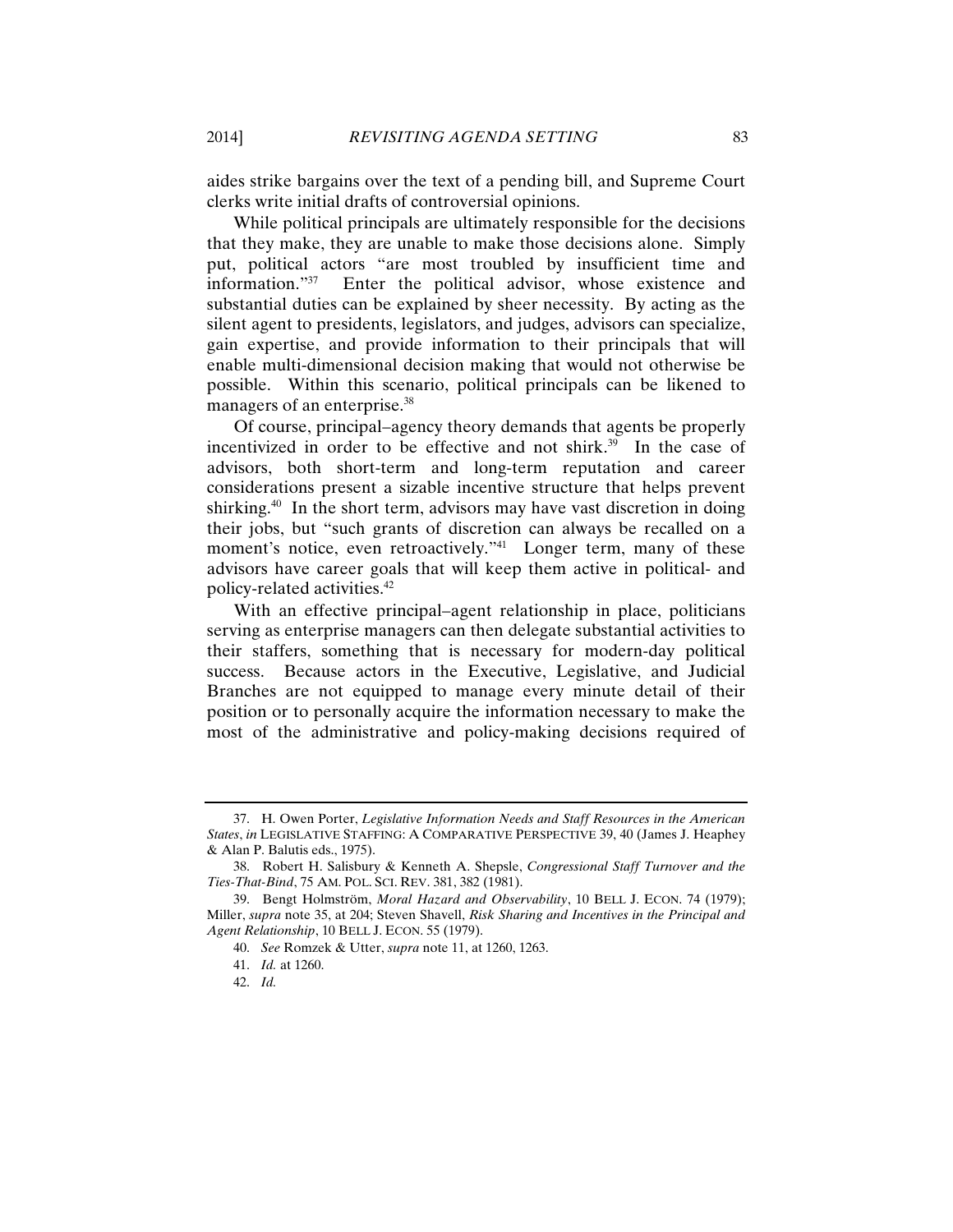them, political principals delegate a variety of tasks to advisors,<sup>43</sup> some of which are routine and others that approach policy making.<sup>44</sup> Advisors are frequently considered area experts by their bosses, a structure that, when served by incentivized agents in a well-designed system, provides an effective method of controlling the "chaotic informational environment<sup>"45</sup> through filtering and delivering information to principals. The same system also increases the possibilities for advisors to serve in critical and important roles in politics. Thus, the very design of this advisory system explains not only the existence of a sizable contingent of advisors and staff surrounding modern political decision makers but also the presence of vast *potential* for advisors to influence governmental policy.

In the context of law clerks as advisors to Justices, in hiring a law clerk to work for her, a Justice is entrusting the clerk to work on her behalf and provide assistance as she works to pursue her goals. More generally, this includes a Justice's desire "to see [her] policy preferences etched into law."46 What is more, from a theoretical perspective, we have several reasons to believe that a Justice is equipped to ensure dutiful and loyal work among her own law clerks. These reasons include the Justice's control over the selection of law clerks, her ability to audit law clerk decisions and activities, and her ability to incentivize loyalty through influence on post-clerkship employment opportunities.

Turning first to a Justice's selection of her law clerks, each Justice has complete discretion with regards to the process used to select clerks and the outcome of that process—i.e., who ultimately gets selected. $47$ This creates the ability for a Justice, alone and through her existing staff of advisors, to develop a detailed understanding of the applicants, their

- 46. LEE EPSTEIN & JACK KNIGHT, THE CHOICES JUSTICES MAKE 9–10 (1998).
- 47. WARD & WEIDEN, *supra* note 10, at 108.

<sup>43.</sup> *See, e.g.*, Andrew Rudalevige, *The Structure of Leadership: Presidents, Hierarchies, and Information Flow*, 35 PRESIDENTIAL STUD. Q. 333, 338 (2005).

<sup>44.</sup> *Id.* at 338, 344. We are not the first to suggest using a principal–agency approach to understanding law clerks. Sally J. Kenney has deployed such a perspective in her work on clerks at the Court and on *reférendaires*, the law clerk counterpart in the European Court of Justice. Sally J. Kenney, *Beyond Principals and Agents: Seeing Courts as Organizations by Comparing* Référendaires *at the European Court of Justice and Law Clerks at the U.S. Supreme Court*, 33 COMP. POL. STUD. 593 (2000); Sally J. Kenney, *Puppeteers or Agents? What Lazarus's* Closed Chambers *Adds to Our Understanding of Law Clerks at the U.S. Supreme Court,* 25 LAW & SOC. INQUIRY 185 (2000) (reviewing EDWARD LAZARUS, CLOSED CHAMBERS: THE FIRST EYEWITNESS ACCOUNT OF THE EPIC STRUGGLES INSIDE THE SUPREME COURT (1998)).

<sup>45.</sup> Rudalevige, *supra* note 43, at 335.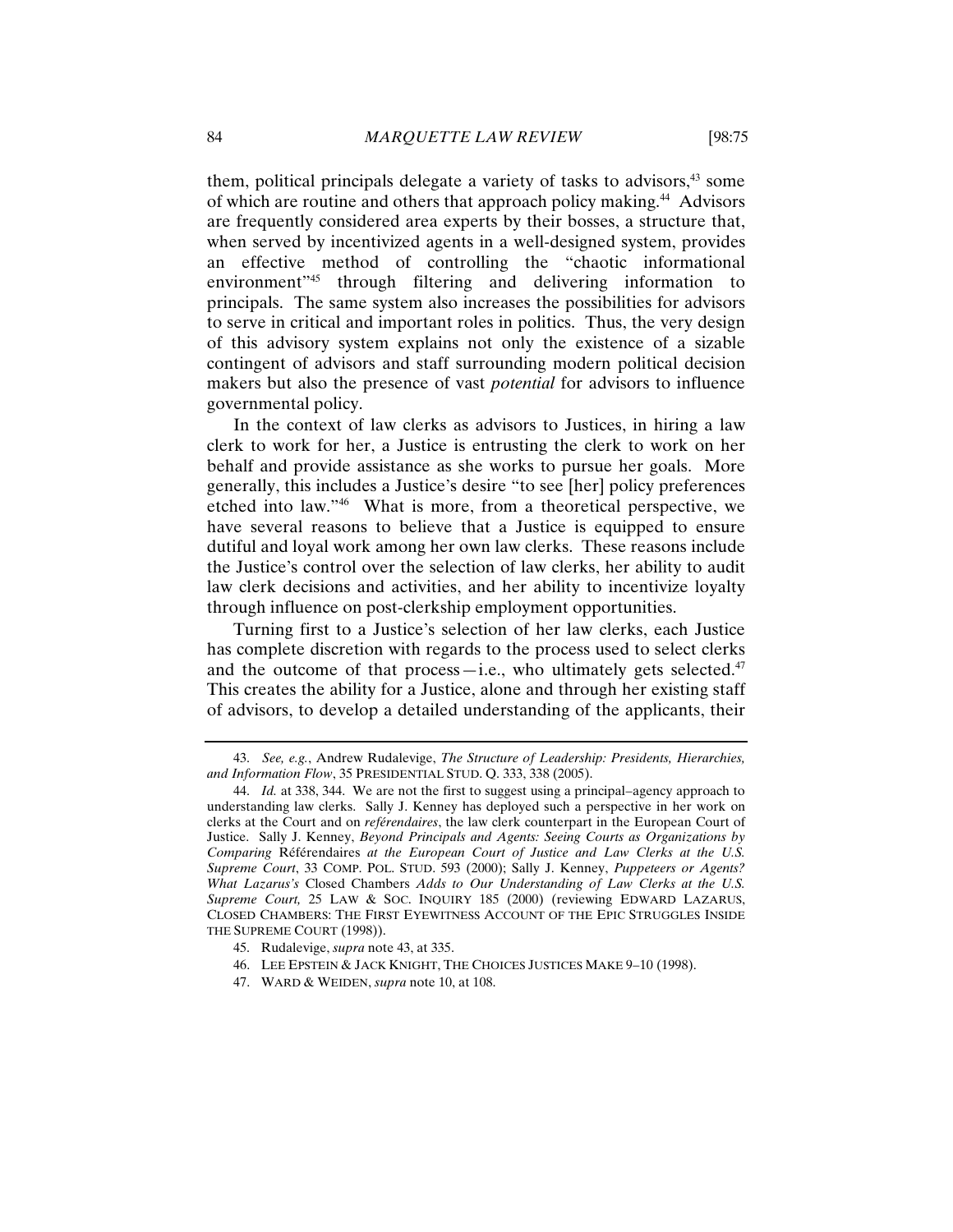personalities and talents, and to select only those individuals who she can trust will pursue her agenda and policy goals.<sup>48</sup> Information such as law school attended, grades and course work, letters of recommendation, group membership, writing samples, and lower court clerkships can be critical for the reliability of the results of this selection process.49

Upon hiring a law clerk, a Justice can monitor her work by auditing.50 Whether the clerk reviews cert petitions, writes bench memoranda, or authors early drafts of opinions, the employing Justice still has access to the raw materials from which the clerk drew.<sup>51</sup> Beyond this, incentives for clerks to impress their employing Justice are high. Faithful, reliable clerks are likely to receive strong post-clerkship employment support.<sup>52</sup> Supreme Court clerkships are tremendous accomplishments for attorneys, carrying with them great potential for hiring bonuses, high salaries, prestige, and opportunities.<sup>53</sup> Being held in low regard by one's former Justice would surely decrease these postclerkship opportunities and benefits.

These tools of selection and control give us good reason to believe that the clerk–Justice employment relationship is a strong one that fits well within the principal–agency theoretical framework. Because of the strength of this relationship, we expect that there will be great similarity between what a Justice would have done herself and what her clerk does as her agent. And due to this, in the context of cert, we expect that Justices will closely follow the recommendations of their own clerks.

#### IV. SIGNALING THEORY:

#### LAW CLERK INFLUENCE IN NON-AGENCY RELATIONSHIPS

A Supreme Court clerk's interactions, work, and potential for influence are generally limited to her employing Justice. However, the existence of the cert pool facilitates unique interactions between clerks and non-employing Justices because a law clerk's pool memo and

<sup>48.</sup> *See id.* at 107.

<sup>49.</sup> *Id.* at 55–56; Corey Ditslear & Lawrence Baum, *Selection of Law Clerks and Polarization in the U.S. Supreme Court*, 63 J. POL. 869, 870–71 (2001); Todd C. Peppers & Christopher Zorn, *Law Clerk Influence on Supreme Court Decision Making: An Empirical Assessment*, 58 DEPAUL L. REV. 51, 55 (2008).

<sup>50.</sup> Peppers & Ward, *supra* note 20, at 9.

<sup>51.</sup> *See id.*

<sup>52.</sup> *See* WARD & WEIDEN, *supra* note 10, at 1.

<sup>53.</sup> *Id.* at 1, 55.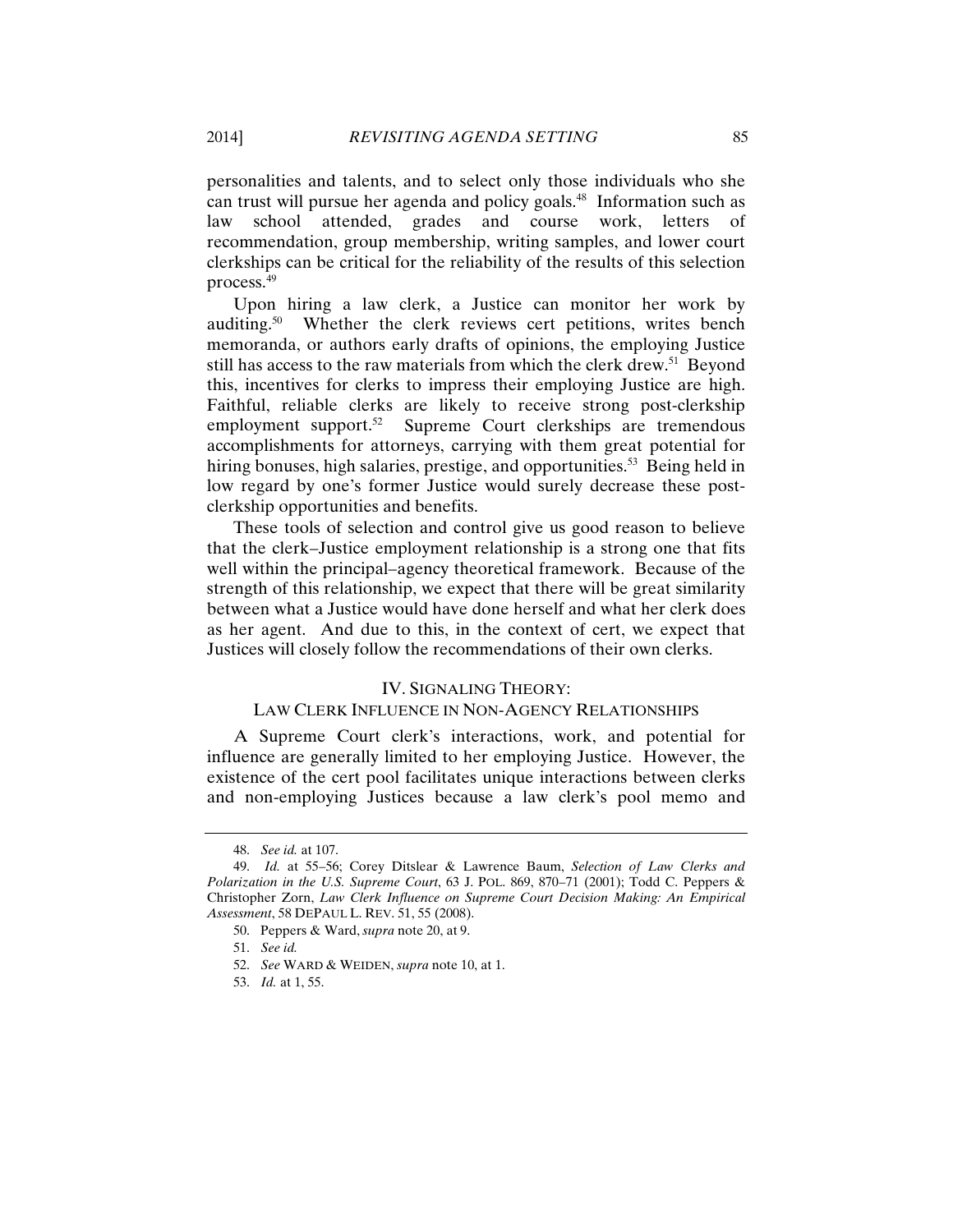recommendation are distributed to and relied upon by chambers *other* than that of her own Justice.<sup>54</sup> While all pool Justices receive the same memo, only the Justice who originally hired the law clerk has the ability to use the direct supervision tools described above. For example, Justice O'Connor had no influence in selecting or overseeing the clerks hired by Justice Thomas. As a result, we must look beyond principal– agency theory to what is known as signaling theory<sup>55</sup> to offer predictions on how non-employing Justices will respond to cert pool recommendations.56 Signaling theory permits the exploration of a communication between a sender and a receiver in which the sender holds an informational advantage over the receiver. Under the theory, as the interests of the sender and receiver move further apart, the value of the communication (i.e., the signal) decreases.<sup>57</sup>

In our context, the signaling model depends on the communication of information through the pool memo from a sender (here, the pool clerk) to the receiver (here, each Justice serving in the pool). As with the agent in principal–agency theory, the clerk in signaling theory has a significant informational advantage over the receiving Justices. During the cert pool process, the pool clerk reads the complete record of a case, including the litigants' briefs and any lower court opinions, all of which inform the content of his resulting pool memos and the signal that is sent with it.<sup>58</sup> Since the interests and loyalty of the signal-sending pool clerk and the signal-receiving pool Justice do not always align, the reliability of the communication through this signaling process is not always of high value.

As such, after the Justices in the pool receive the cert recommendation, they must account for the potential that the pool

<sup>54.</sup> PERRY, *supra* note 23, at 42.

<sup>55.</sup> Vincent P. Crawford & Joel Sobel, *Strategic Information Transmission*, 50 ECONOMETRICA 1431, 1432–33 (1982).

<sup>56.</sup> In recent years, signaling theory has been used to understand other Supreme Courtrelated relationships, including the interactions between Justices and the Solicitor General, Michael A. Bailey, Brian Kamoie & Forrest Maltzman, *Signals from the Tenth Justice: The Political Role of the Solicitor General in Supreme Court Decision Making,* 49 AM. J. POL. SCI. 72 (2005), and the Supreme Court's overall decision to grant or deny cert, Ryan C. Black & Ryan J. Owens, *Consider the Source (and the Message): Supreme Court Justices and Strategic Audits of Lower Court Decisions*, 65 POL. RES. Q. 385 (2012); Charles M. Cameron, Jeffrey A. Segal & Donald Songer, *Strategic Auditing in a Political Hierarchy: An Informational Model of the Supreme Court's Certiorari Decisions*, 94 AM. POL. SCI. REV. 101 (2000).

<sup>57</sup> Crawford & Sobel, *supra* note 55, at 1431–33.

<sup>58.</sup> STERN ET AL., *supra* note 13, at 39.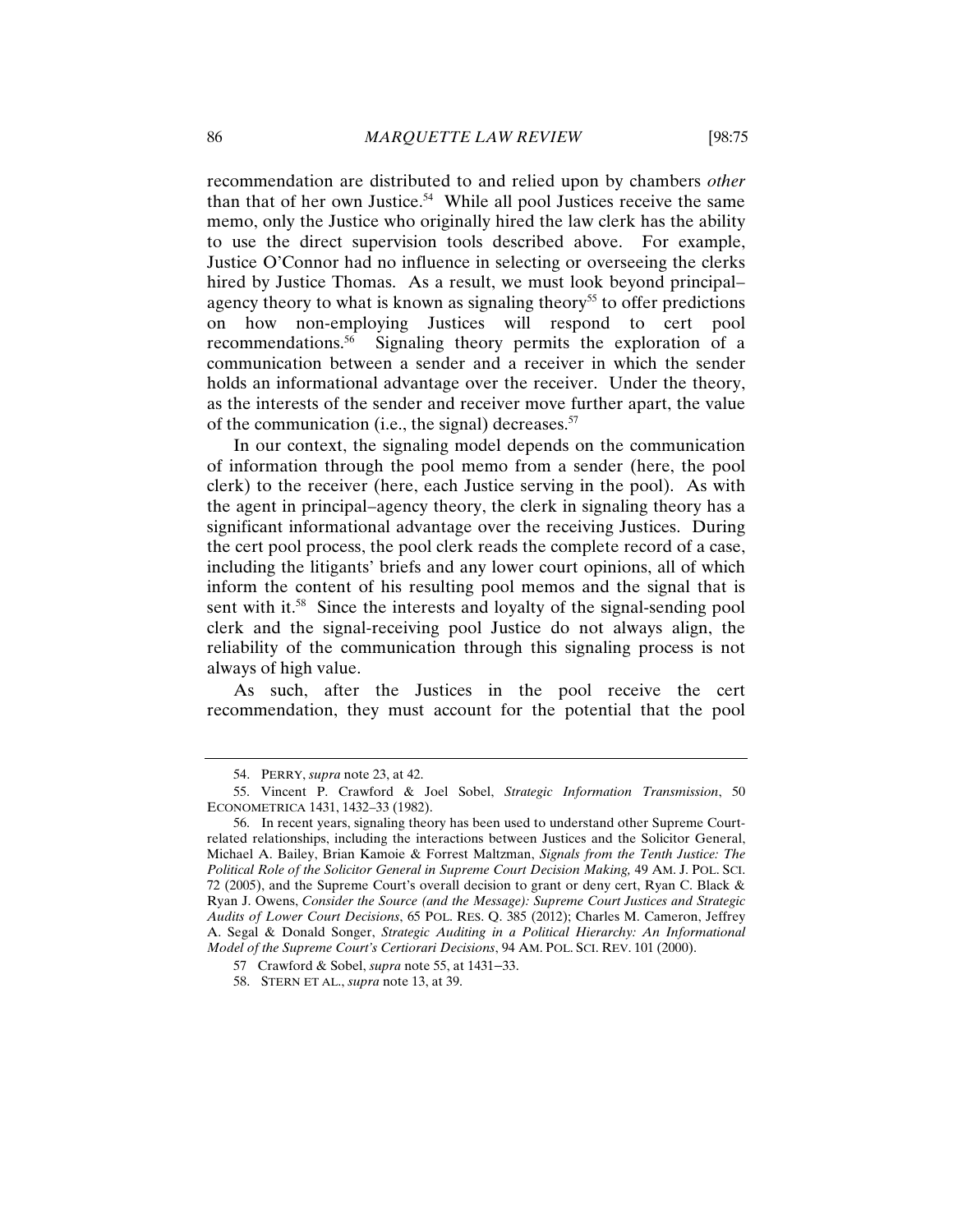memo's recommendation made by the law clerk might be wrong or incomplete. Such signaling "errors" might be related to the clerk's skill at interpreting the private information or could be deliberate efforts to influence the receiver. Because examining the record directly himself to check the quality and accuracy of the pool recommendation in every case would be prohibitively time-consuming, a Justice must turn to informational shortcuts to accomplish this assessment.

In this process, we believe that Justices rely on a handful of readily available sources in making this determination: (1) the presence of critical informational cues about the underlying quality of a cert petition; (2) the direction of the clerk's pool recommendation (grant, deny); and (3) the compatibility of the political preferences between a receiving Justice and the pool clerk. In addition to the information available to a Justice to assess pool recommendation reliability, we also expect that his need to rely on the recommendations of the cert pool will vary based on the length of his tenure on the Court.

Key elements of a case being petitioned to the Court for cert can serve as important informational cues that influence Justices' cert voting.59 This critical information includes things such as whether the petition involves a circuit conflict or an important national matter, whether there was a dissenting opinion in the lower court, or whether there is an IFP petitioner in the case. $60$  Petitions with many positive cues should be better cert candidates for Justices (i.e., more certworthy) than those with fewer positive cues or more negative cues.<sup>61</sup>

These informational cues are likely to operate in connection with the pool clerk's grant/deny recommendation for each petition. Simply put, we expect that Justices will be more likely to follow clerk recommendations when they align with the signal sent through the petition's level of certworthiness. If a petition is considered certworthy and the clerk recommends granting it, then this recommendation should be more likely to be followed than if the law clerk recommends denying the same high quality petition. The opposite (higher likelihood of following deny recommendations for non-certworthy petitions) should hold as well. This means, for example, that a Justice would be more likely to follow a grant recommendation for the petition with conflict

<sup>59.</sup> Joseph Tanenhaus, Marvin Schick, Matthew Muraskin & Daniel Rosen, *The Supreme Court's Certiorari Jurisdiction: Cue Theory*, *in* JUDICIAL DECISION-MAKING 111, 118 (Glendon Schubert ed., 1963).

<sup>60.</sup> *Id.* at 115–17.

<sup>61.</sup> *Id.* at 118.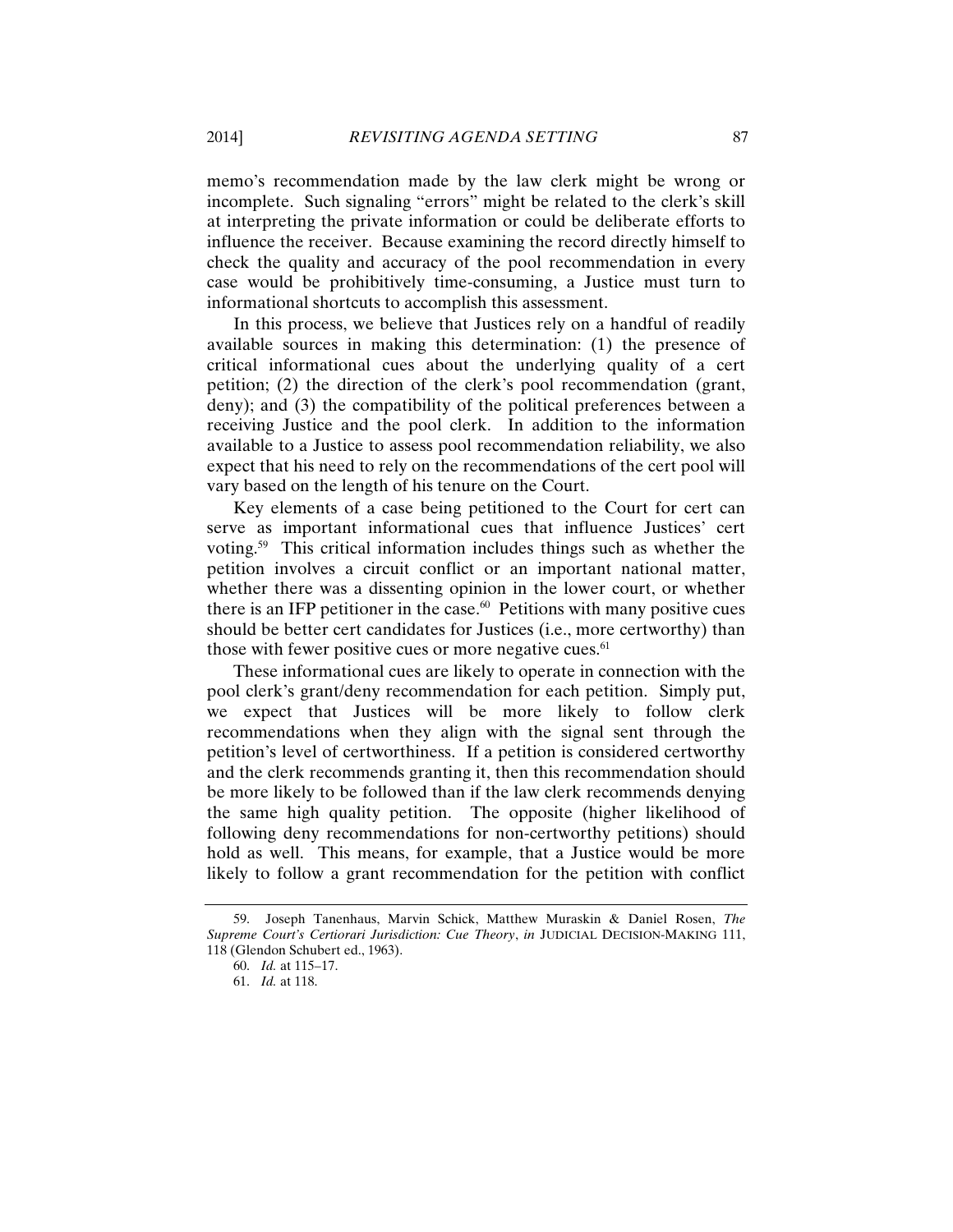and a deny recommendation for the petition submitted by an indigent.

As we argue above, individual law clerks should behave according to the preferences of their employing Justices. This ideologically driven behavior will be consistent with the preferences of some outside chambers, but it is likely to be far from the preferences of others. Indeed, when the ideological distance between a Justice and the chambers of the pool clerk's Justice is high, the quality of the cert pool signal will be doubted, and the receiving Justice should be less likely to follow that recommendation. Our theory thus predicts that Justice Scalia would, all else equal, reject a recommendation from one of Justice Ginsburg's law clerks while accepting a recommendation from one of Justice Thomas's law clerks.

To further complicate matters, we expect that, because Justices are forward looking and policy conscious in the cert votes, $62$  the abovenoted importance of ideological distance and the relationship between a petition's certworthiness and the type of recommendation that a pool clerk makes will themselves be interrelated. When faced with a petition that (1) is of high quality (i.e., is certworthy) and (2) has received a grant recommendation from the pool clerk, a Justice should be more likely to follow that recommendation when the policy preferences of the pool clerk are similar to the voting Justice's own preferences. Applying this expectation once again to sitting Justices in our data, even if the petition is of high quality and the pool clerk recommends granting review, Justice Scalia would still potentially discount a recommendation coming from a pool clerk hailing from Justice Marshall's ideologically distant chambers.

Beyond these relationships, we also expect that a Justice's propensity to follow a clerk's recommendation will be driven, in part, by his level of experience and familiarity with the Court. Consistent with previous research on the Court indicating that a Justice's behavior varies  $across$  his Supreme Court tenure, $63$  this cert-related expectation recognizes that newly appointed Justices need time to become

<sup>62.</sup> Ryan C. Black & Ryan J. Owens, *Agenda Setting in the Supreme Court: The Collision of Policy and Jurisprudence*, 71 J. POL. 1062, 1063 (2009); Gregory A. Caldeira, John R. Wright & Christopher J. W. Zorn, *Sophisticated Voting and Gate-Keeping in the Supreme Court*, 15 J.L. ECON. & ORG. 549, 550 (1999).

<sup>63.</sup> Timothy M. Hagle, *"Freshman Effects" for Supreme Court Justices*, 37 AM. J. POL. SCI. 1142 (1993); Mark S. Hurwitz & Joseph V. Stefko, *Acclimation and Attitudes: "Newcomer" Justices and Precedent Conformance on the Supreme Court*, 57 POL. RES. Q. 121 (2004).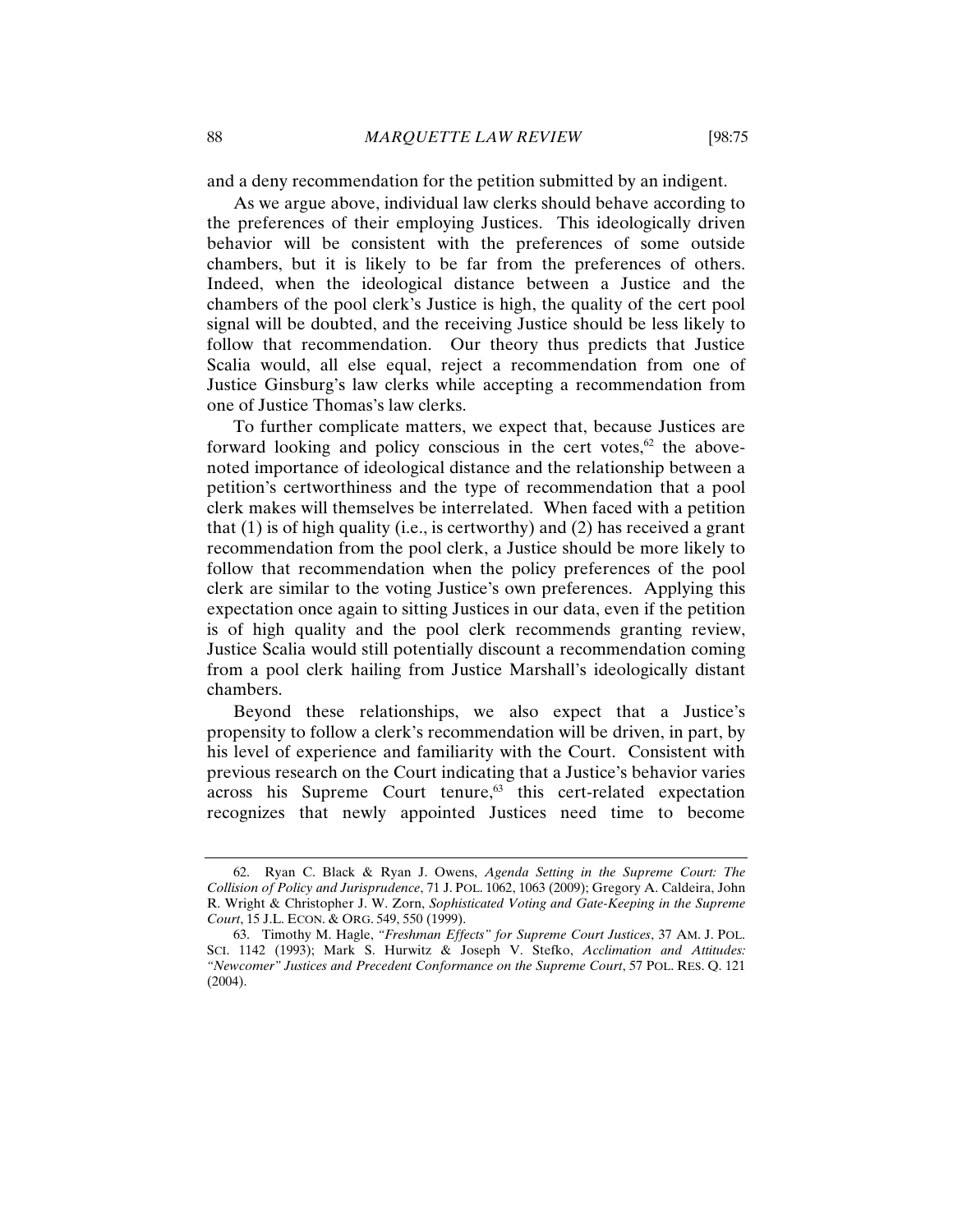accustomed to the Court's unique workload, norms, culture, and responsibilities. In the context of cert, relatively new Justices are likely to lean more heavily on cert pool recommendations than their senior colleagues in deciding how to vote in the Court's agenda-setting stage.

#### V. HYPOTHESES

The above detailed theories give rise to the following four hypotheses<sup>64</sup>:

- *Hypothesis 1*: Pool clerk recommendations to deny noncertworthy petitions should be more likely to be followed than grant recommendations of similarly non-certworthy petitions.
- *Hypothesis 2*: Pool clerk recommendations to grant certworthy petitions should be more likely to be followed than deny recommendations of similarly certworthy petitions.
- *Hypothesis 3*: Pool clerk recommendations to grant certworthy petitions should be more likely to be followed by Justices ideologically similar to the recommending pool clerk.
- *Hypothesis 4*: The less time a Justice has served on the Court, the more likely he should be to follow a pool clerk's cert recommendation.

#### VI. DATA AND MEASUREMENT

To further probe the nature of clerk influence at cert in this replication project, we analyzed a subset of the petitions considered by the Court. We started by examining the conference discuss lists for the Court's 1986–1993 Terms, which we obtained from the archival papers of Justice Blackmun at the Library of Congress in Washington, D.C. The discuss list identifies what petitions received a recorded vote at the agenda-setting stage. Although the Chief Justice is responsible for circulating the first draft of the discuss list, any Justice can ask to have a petition added to it.<sup>65</sup> Petitions not making the discuss list are denied

<sup>64.</sup> These hypotheses align closely with hypotheses 1a–1c and 2 in the 2012 paper that we are replicating. Black & Boyd, *supra* note 1, at 155–56. As we discuss in further detail below, we do not have the data necessary in this project to model the procedural complexity hypothesis from the 2012 paper. *See infra* note 79.

<sup>65.</sup> Ryan C. Black & Christina L. Boyd, *Selecting the Select Few: The Discuss List and the U.S. Supreme Court's Agenda-Setting Process*, 94 SOC. SCI. Q. 1124, 1126 (2013).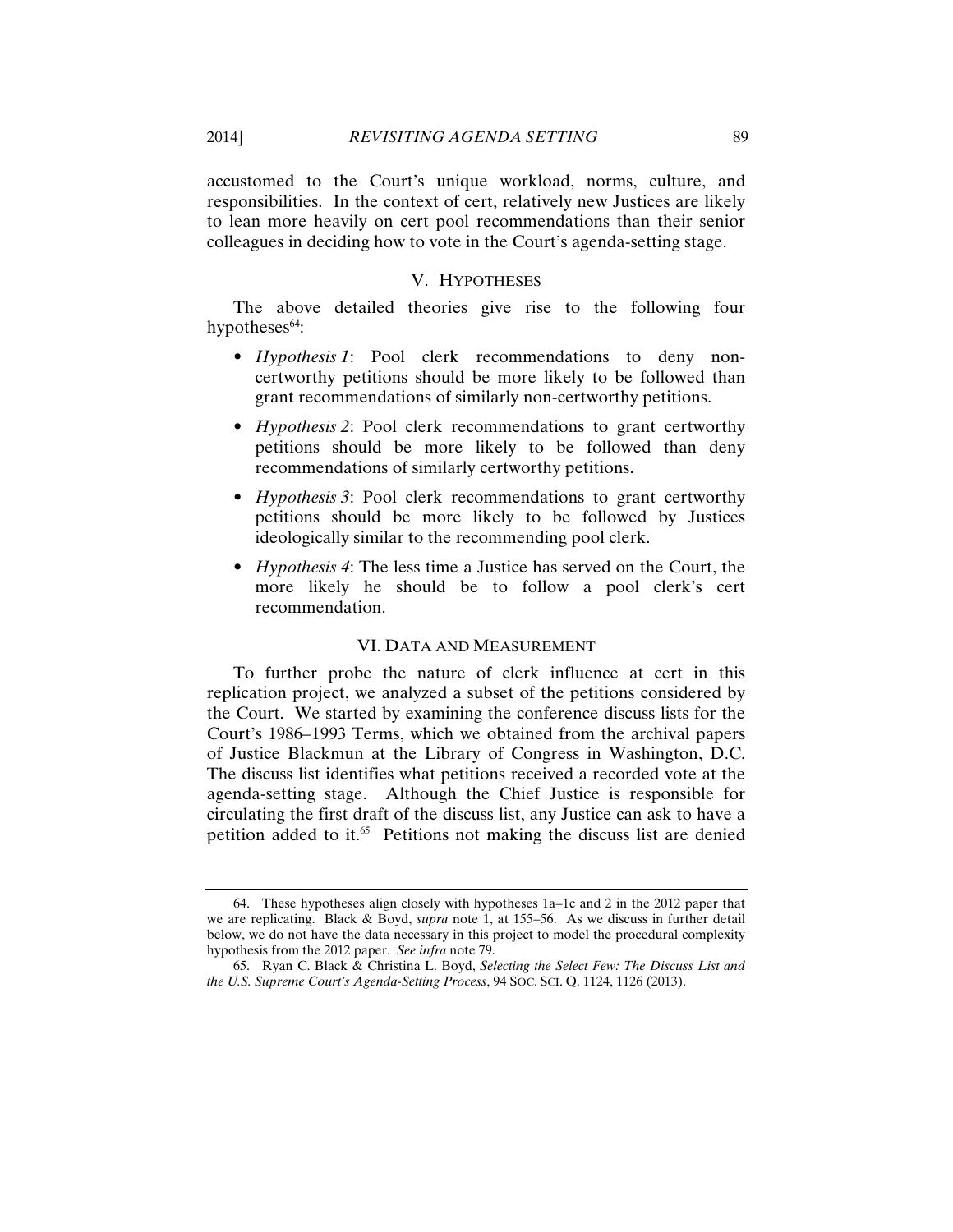without a formal vote.<sup>66</sup>

Discuss lists in hand, we then made several data-winnowing steps. First, we removed all petitions seeking review of a death penalty sentence.<sup>67</sup> Second, we included only paid petitions.<sup>68</sup> Third, we included only petitions coming from a federal court of appeals or federal district court.<sup>69</sup> All told, the data used for our analysis consist of  $9,531$ Justice votes cast across 1,081 petitions. By way of comparison, the original Black and Boyd 2012 study examined 305 petitions containing just over  $2,000$  Justice votes.<sup>70</sup>

Our dependent variable is whether there is agreement between the law clerk's pool memo recommendation on cert and the final cert vote cast by a Justice serving in the cert pool. A dichotomous measure, this variable is coded as 1 when a law clerk recommends grant and the voting Justice votes to grant or when a law clerk recommends deny and the voting Justice votes to deny.<sup>71</sup> In other scenarios (e.g., clerk

67. During most of the Terms analyzed, the Court had a distinct cert review process for capital cases which automatically added them to the discuss list. *See* EDWARD LAZARUS, CLOSED CHAMBERS: THE RISE, FALL, AND FUTURE OF THE MODERN SUPREME COURT 119–22 (Penguin Books 2005) (1998). When the Court voted on whether to grant cert in these petitions, it was the standing policy of Justices Marshall and Brennan to vote to grant the petition, vacate the death penalty sentence, and remand the case for further proceedings. LAZARUS, *supra*, at 159; *see also* BOB WOODWARD & SCOTT ARMSTRONG, THE BRETHREN: INSIDE THE SUPREME COURT 205–08 (1979).

68. This is consistent with the vast majority of agenda-setting studies, which argue that unpaid (i.e., *in forma pauperis*) petitions are of substantially less merit than their paid counterparts. *See, e.g.*, Black & Owens, *supra* note 62, at 1065 n.4; Gregory A. Caldeira & John R. Wright, *Organized Interests and Agenda Setting in the U.S. Supreme Court*, 82 AM. POL. SCI. REV. 1109, 1116 (1988). *But see* Ryan C. Black & Christina L. Boyd, *U.S. Supreme Court Agenda Setting and the Role of Litigant Status*, 28 J.L. ECON. & ORG. 286, 288 n.2 (2012).

71. We follow Harold J. Spaeth and code a Justice's vote as "grant" when she actually

<sup>66.</sup> *Id.* The process by which petitions are selected for the discuss list is not, of course, random. *See id.* Rather it is the Court's first chance to winnow the pool of cases to a more manageable number by eliminating those that are clearly without merit. *See id.* One might be concerned that, by selecting only petitions that have already cleared this bar, our analysis will have some degree of a selection bias. While there is undoubtedly some bias, we believe it actually causes us to understate the true nature of law clerk influence.

<sup>69.</sup> The data we use here were collected as part of a larger project on the policy influences on agenda setting. This separate project requires that we place lower court judges and Supreme Court Justices in the same ideological space. The Judicial Common Space allows us to compare preferences of Justices and lower court judges. Lee Epstein, Andrew D. Martin, Jeffrey A. Segal & Chad Westerland, *The Judicial Common Space*, 23 J.L. ECON. & ORG. 303, 305–06 (2007). At present, however, no analogous procedure exists for state court judges. This data loss is not, however, especially worrisome since nearly three-fourths of all petitions come from the lower federal courts.

<sup>70.</sup> Black & Boyd, *supra* note 1, at 156.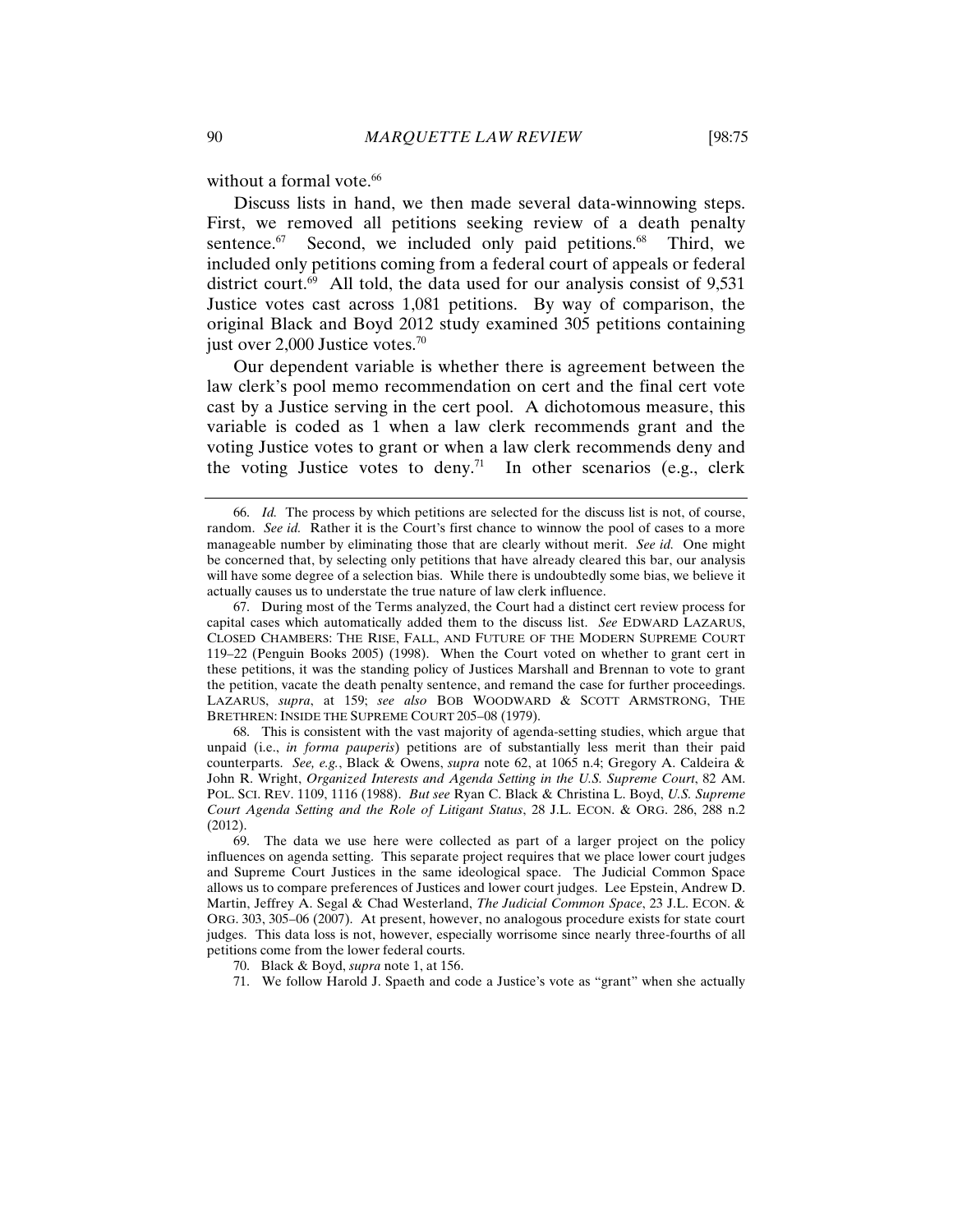recommends granting review and a Justice votes to deny), this variable is coded as 0. Obtained from Epstein, Segal, and Spaeth, $72$  these clerk recommendations and Justice votes were coded from the pool memos and Justice Blackmun's docket sheets, respectively, which existing research has shown to be a reliable and valid indicator of the Justices' agenda-setting behavior.73

To test our four hypotheses, we need independent variables to capture the direction of the clerk's recommendation, a petition's certworthiness, the ideological distance between the recommending clerk and the voting Justice, and the length of the voting Justice's tenure on the Court. To isolate whether the impact of a clerk's recommendation only matters in, for example, petitions of high certworthiness, we further interact the first three of these variables together (i.e., direction, certworthiness, and ideological distance). We describe each of these measures in turn.

**Clerk Recommendation** takes on a value of 1 when the pool memo recommends grant and 0 when the memo recommends deny. The pool clerk recommended denying in approximately 70% of our petitions and granting in the remaining 30%.74

To operationalize **Certworthiness**, we follow the practice from our 2012 piece and develop a summary measure that captures the meaningful informational cues found by scores of scholars of the Court's cert process over the years.<sup>75</sup> To do this, we first estimate a logistic

voted to grant and also when she voted to "Join-3," something that becomes a grant vote if there are three other grant votes. HAROLD J. SPAETH, EXPANDED BURGER COURT<br>JUDICIAL DATABASE (1969–1985), at v (2008), available at JUDICIAL DATABASE (1969–1985), at v (2008), *available at* http://artsandsciences.sc.edu/poli/juri/burger\_codebook.pdf, *archived at* http://perma.cc/BDX8-HYPQ. Our results remain the same if we recode Join-3 votes as missing data.

<sup>72.</sup> EPSTEIN ET AL., *supra* note 3.

<sup>73.</sup> Ryan C. Black & Ryan J. Owens, *Analyzing the Reliability of Supreme Court Justices' Agenda-Setting Records*, 30 JUST. SYS. J. 254 (2009).

<sup>74.</sup> Note that we "coarsen" the specific language of a pool clerk's recommendation to make this value dichotomous. That is, although when making a recommendation the most common language is to simply say "Deny" (or "Grant"), the pool clerk will, on occasion, hedge her recommendation by saying "Close, but deny" or "Weak grant." We pool the close/weak recommendations with their "strong" counterparts.

<sup>75.</sup> Tanenhaus, et al., *supra* note 59, at 118; *see also* Jennifer Barnes Bowie & Donald R. Songer, *Assessing the Applicability of Strategic Theory to Explain Decision Making on the Courts of Appeals*, 62 POL. RES. Q. 393, 393 (2009); Caldeira et al., *supra* note 62, at 570; Caldeira & Wright, *supra* note 68, at 1109, 1116; S. Sidney Ulmer, William Hintze & Louise Kirklosky, *The Decision to Grant or Deny Certiorari: Further Consideration of Cue Theory*, 6 LAW & SOC'Y REV. 637, 642 (1972).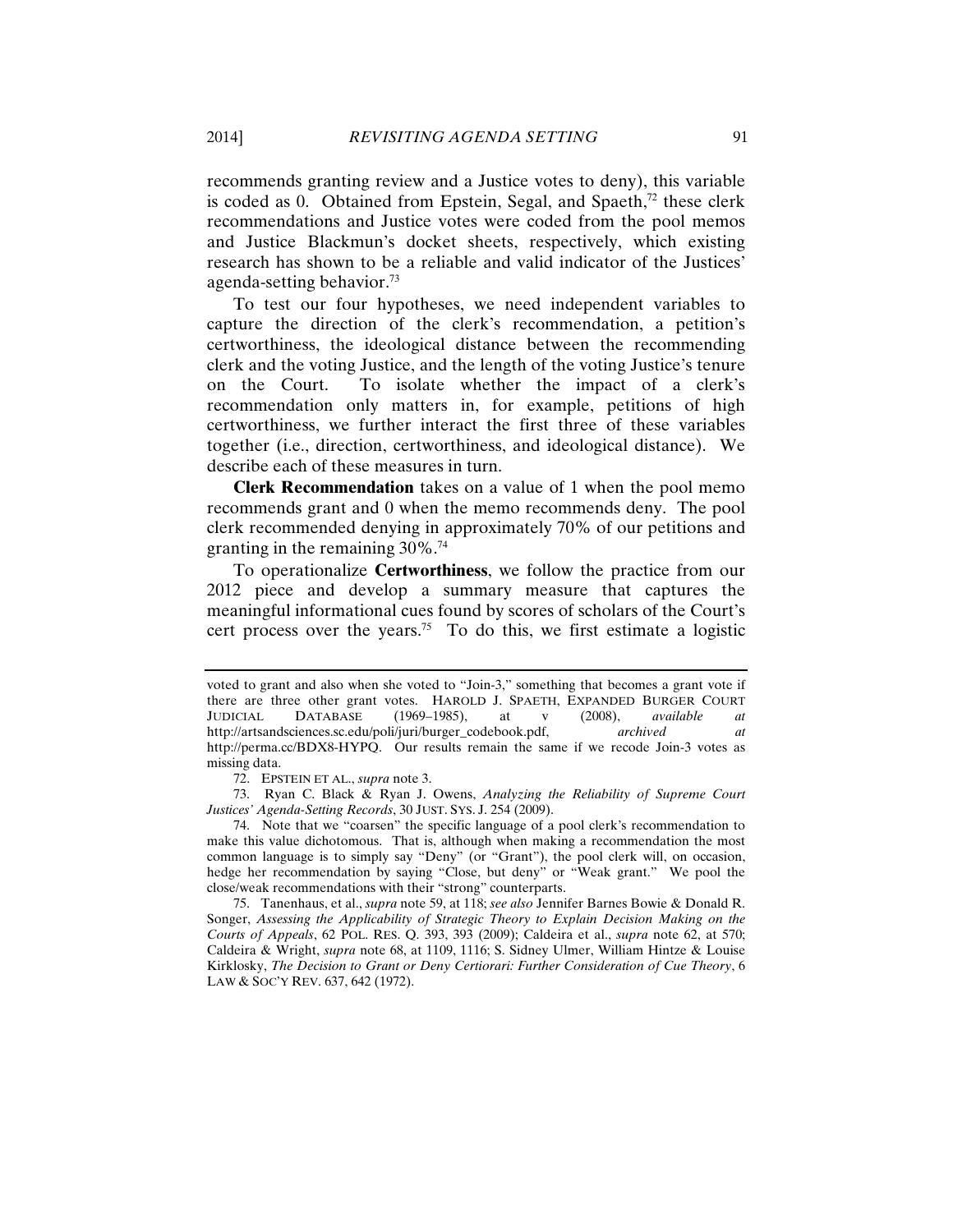regression model at the *petition* level that includes variables that tap into legal conflict, the United States' position, lower court decision characteristics, and petition characteristics.<sup>76</sup> We then calculate predicted probabilities for each of these petitions and use those values in our variable. The variable has an observed range of 0.07 through 1.00, with a mean of 0.17 and a standard deviation of 0.29.

**Ideological Distance** is coded as the absolute value of the difference between a voting Justice's Judicial Common Space score<sup>77</sup> and the score of the pool writer's parent Justice for the Term.78 Thus, when measuring the distance between a Justice and his own clerk, this variable takes on a value of 0.

**Justice Tenure** is measured as the number of years that a Justice had been on the bench before casting her agenda-setting vote in the case at hand.<sup>79</sup>

Finally, we also include Justice fixed effects. These consist of a single dichotomous variable that takes on a value of 1 for each of the Justices in our data. Fixed effects allow us to determine, for example, if Justice Thomas was simply more likely, even after controlling for all other variables in our model, to follow recommendations from the pool memo than say Justice Ginsburg.<sup>80</sup>

#### *A. Methods and Results*

Our dependent variable—whether we observe agreement between the pool clerk's recommendation and a Justice's final agenda-setting

79. Due to data limitations, this study omits one variable and its related hypothesis that was present in the 2012 study. The omitted variable, **Procedural Complexity**, was "operationalize[d] as the proportion of pages in a cert pool memo that were devoted to discussing the facts of the case and proceedings of the lower court(s)." Black & Boyd, *supra* note 1, at 157. The hypothesis related to this variable was designed to capture complex underlying cases that would likely lead to Justices being increasingly likely to turn to a case's underlying material themselves rather than relying on a clerk's recommendation. *Id.* In the 2012 study, Black and Boyd found no statistical support for this expectation. *Id.* at 164.

80. The original 2012 study did not, due to a limited number of observations, include these controls. *See* Black & Boyd, *supra* note 1, at 156–57.

<sup>76.</sup> The results from this logistic regression are reported in the Appendix, *infra*.

<sup>77.</sup> *See* Epstein et al., *supra* note 69, at 305–06.

<sup>78.</sup> This represents a minor departure from the original 2012 *American Politics Research* paper, where we use a Justice's Martin-Quinn score. *See* Andrew D. Martin & Kevin M. Quinn, *Dynamic Ideal Point Estimation via Markov Chain Monte Carlo for the U.S. Supreme Court, 1953–1999*, 10 POL. ANALYSIS 134 (2002). See *supra* note 69 for additional discussion about why we are using Judicial Common Space scores in this present project. In any event, the bivariate correlation between the two measures is above 0.95 ( $p < 0.001$ ), which means the two measures are nearly identical.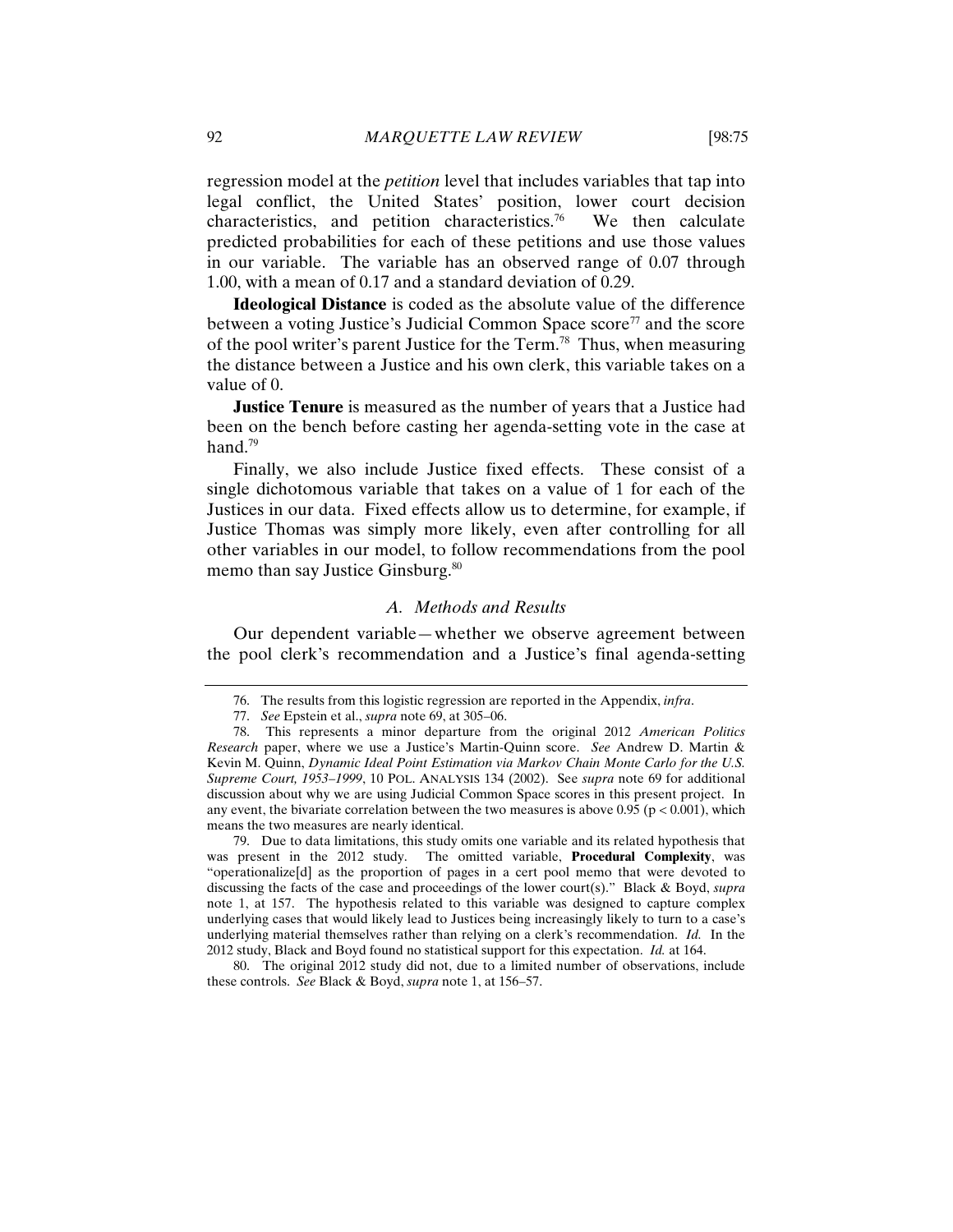vote—is dichotomous, so we estimate a logistic regression model. To allay potential concerns about a lack of independence across our observations, we calculate and assess statistical significance using robust standard errors. Because our model includes multiple interaction terms, the normal table of parameter estimates is essentially useless in informing us about the relationships among our variables.<sup>81</sup> Thus, we move directly to using stochastic simulations to illustrate our results.<sup>82</sup>

We begin with Figure 1, which shows the results for Hypothesis 1 and Hypothesis 2. Hypothesis 1 argued that Justices should be more likely to follow recommendations to deny as opposed to grant when the petition is of low certworthiness.<sup>83</sup> Similarly, Hypothesis 2 argued that Justices should be more likely to follow recommendations of grant as opposed to deny when the petition has a high level of facial certworthiness.84 We find strong support for both of these hypotheses.

Figure 1 is divided into two panels. The left panel corresponds to a petition with a low level of certworthiness, which we define as being the tenth percentile value in our sample data or roughly a 10% baseline chance of being granted review. Within the plot, the square point denotes the estimated probability that a Justice follows the pool clerk's recommendation when that recommendation is to deny the petition. The circle point shows that analogous probability if the law clerk were to recommend granting review in the petition. Consistent with our expectation, we find that a Justice is more than twice as likely to follow a law clerk's recommendation to deny than she is to follow a recommendation to grant. The predicted probability of agreement for a low certworthy petition accompanied by a deny recommendation is 0.86, compared to a probability of only 0.37 when that same petition is accompanied by a grant recommendation.

<sup>81.</sup> *See generally* Chunrong Ai & Edward C. Norton, *Interaction Terms in Logit and Probit Models*, 80 ECON. LETTERS 123 (2003); William D. Berry, Jacqueline H.R. DeMeritt & Justin Esarey, *Testing for Interaction in Binary Logit and Probit Models: Is a Product Term Essential?*, 54 AM. J. POL. SCI. 248 (2010); Thomas Brambor, William Roberts Clark & Matt Golder, *Understanding Interaction Models: Improving Empirical Analyses*, 14 POL. ANALYSIS 63 (2006); Tsung-han Tsai & Jeff Gill, *Interactions in Generalized Linear Models: Theoretical Issues and an Application to Personal Vote-Earning Attributes*, 2 SOC. SCI. 91 (2013).

<sup>82.</sup> See *infra* Appendix for a table of parameter estimates that underlie these simulations.

<sup>83.</sup> *See supra* Part V.

<sup>84.</sup> *See supra* Part V.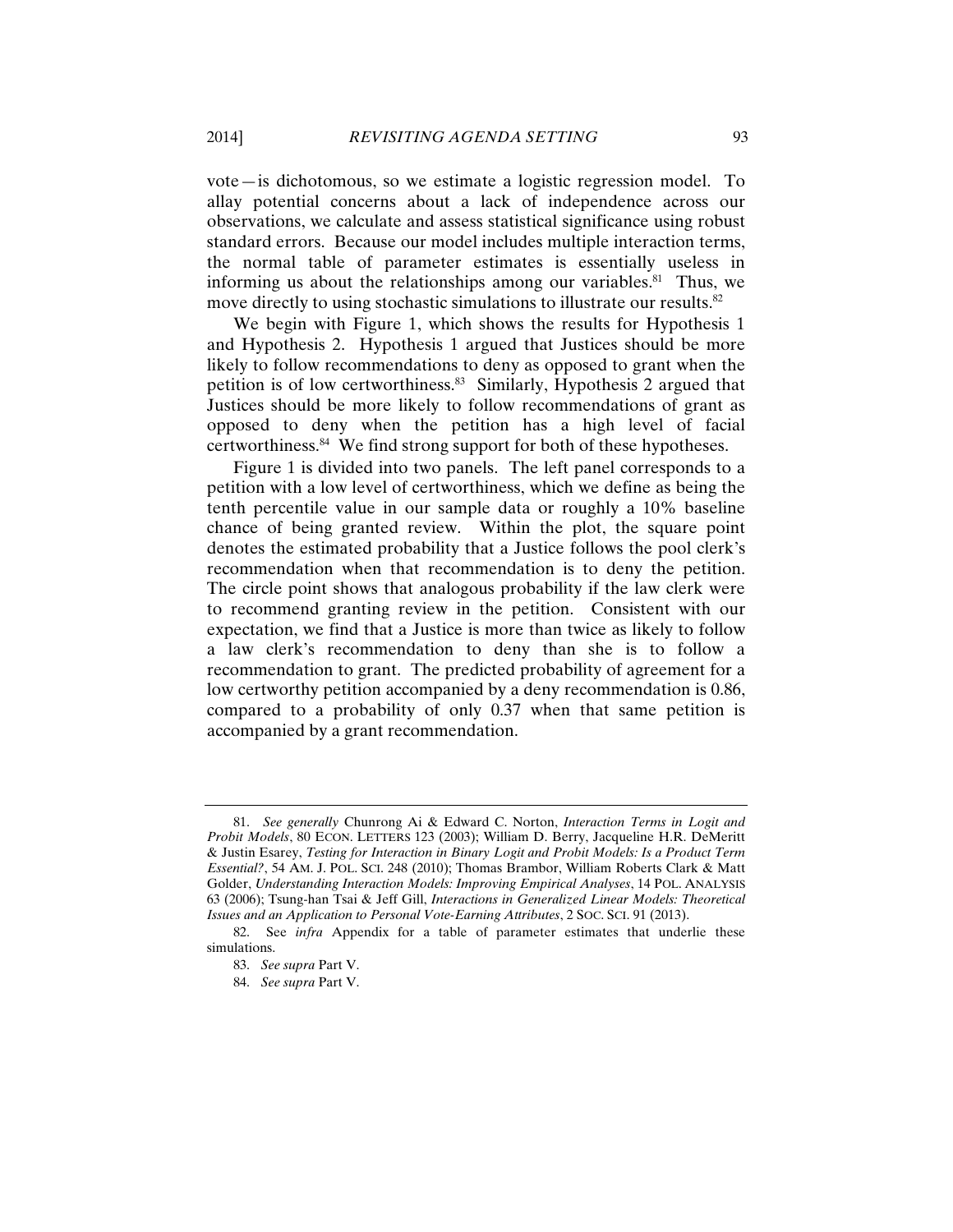

**Figure 1 Effect of Certworthiness and Clerk Recommendation on Likelihood of Agreement** 

Note: Low and high certworthiness correspond to petitions with a 0.10 and a 0.80 probability of being granted review, which are the tenth and ninetieth percentile values in our data, respectively. The square mark shows the point estimate and the vertical whisker denotes the 95% simulation interval (two-tailed). All other variables were held at their mean or median values, as appropriate. From Books and Separations of Agreement Separations of Agreement Separations of Agreement Separations of Agricultural variables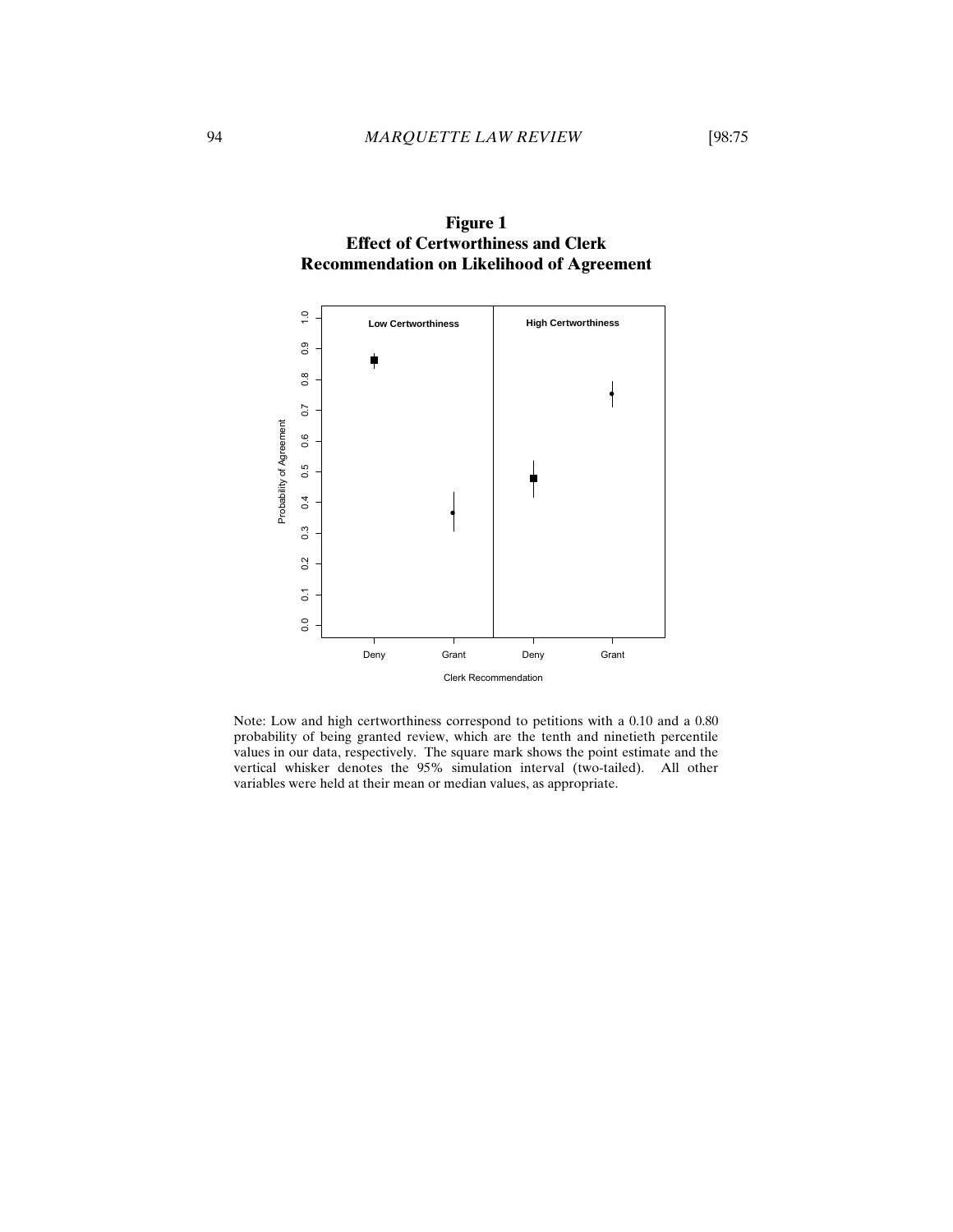The right panel increases the level of certworthiness for the petition being reviewed. In particular, we now use the ninetieth percentile value in our data, which corresponds to roughly a 0.84 probability of seeing the Court grant review in the petition. The square point again denotes the likelihood of agreement when the clerk recommends denying the petition and the circle point shows the likelihood of agreement when the clerk recommends granting it. In such a petition, we estimate a 0.48 probability of agreement if a clerk were to recommend denying it compared with a 0.75 probability of agreement if the clerk were to suggest granting the petition—a relative change of more than 55%.

Both of these empirical results are consistent with our expectations. Although law clerks have an informational advantage when it comes to knowing the quality of a petition, the cert pool format compels them to disclose a substantial portion of that information, which the Justices are able to observe. Thus, recommendations that are consistent with the underlying cues in a petition are more likely to be followed than those that seem incongruous with the petition's quality.

We next consider our third hypothesis. Here, we argued that when considering a pool clerk recommendation to grant review, a Justice would be more likely to follow that recommendation when it came from a pool clerk whose chambers was ideologically proximate to (as opposed to distant from) the Justice.<sup>85</sup> More concretely, Justice Thomas should view a grant recommendation from one of Justice Scalia's law clerks more favorably than the same recommendation from one of Justice Ginsburg's clerks.

Figure 2 shows the results we obtain for this hypothesis. Along the x-axis we show the certworthiness of a petition, which ranges from very low on the far left (i.e., 0.10) to very high on the far right (i.e., 1.0). The y-axis shows what we might think of as the "home chambers advantage." This is the *difference* in the probability of a Justice following a clerk's recommendation when the clerk is from her own chambers (and ideological distance is equal to zero) versus when the clerk is from a chambers that is ideologically distant (we use the distance between Justice Thomas and Justice Blackmun). Positive values, therefore, indicate that a Justice is more likely to follow her own clerk's recommendation as opposed to the recommendation from a more distant chambers.

<sup>85.</sup> *See supra* Part V.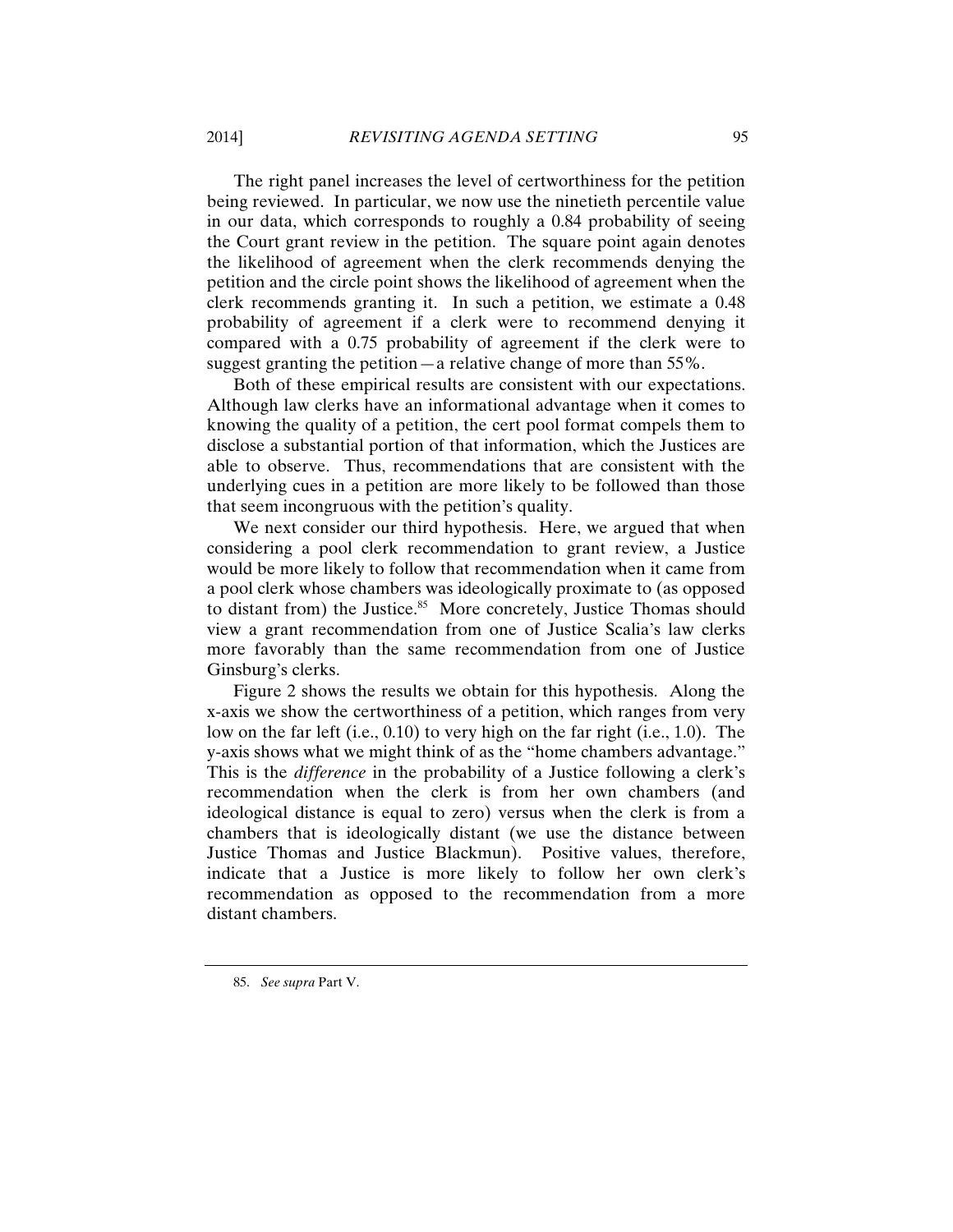

Note: The solid horizontal lines show the point estimate and the vertical whiskers denote the 95% simulation interval (two-tailed). All other variables were held at their mean or median values, as appropriate.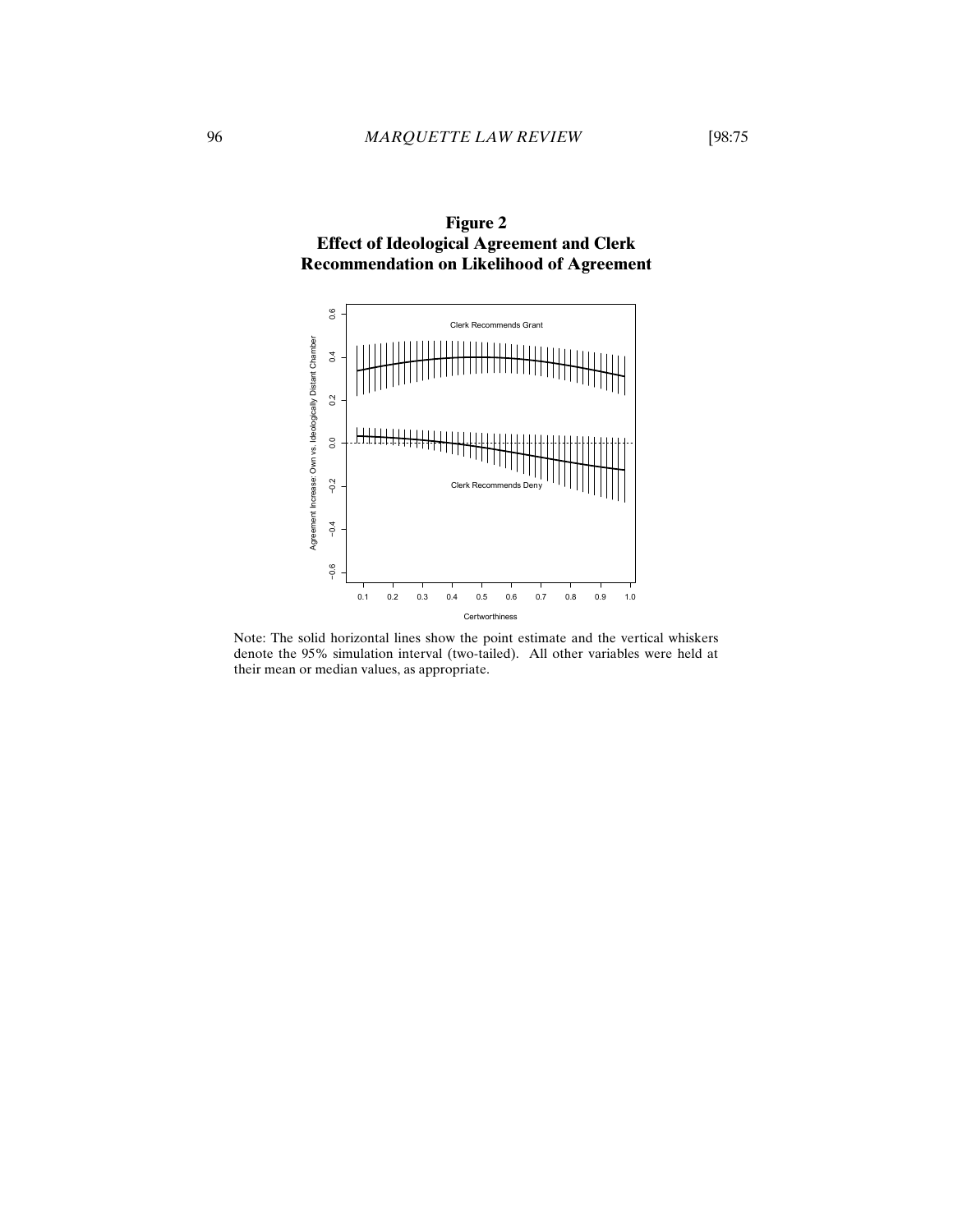Within the plot itself we show two lines. The top line denotes the home chambers advantage when the clerk recommends granting review. The bottom line, by contrast, shows the difference when the clerk recommends denying the petition. Both of these lines are accompanied by a series of vertical line segments, which express our uncertainty around the point estimate. When these segments cross the dashed horizontal line located at zero, then we can say that no significant home chambers advantage exists. Conversely, if the lines do not cross that dashed zero line, then we can be confident a systematic effect exists.

Starting with the top line, which corresponds to a recommendation of grant, we see a consistent and substantial home chambers advantage across all values of petition certworthiness. Take, for example, a petition with a coin-flip likelihood of being granted review. Under the circumstance, we estimate that a grant recommendation coming from a Justice's own clerk will have a 40% higher chance of being followed than if that same recommendation were to come from an ideologically distant chambers.<sup>86</sup> Importantly, we find that this difference persists even in instances when a petition is either very unlikely to be granted review (i.e., low certworthiness) or very likely to be granted review (i.e., high certworthiness). Indeed, the effect size never becomes smaller than a 0.31 agreement advantage afforded to a Justice's own clerk.

Although we find a substantial and persistent effect for grant recommendations, as the bottom line of the figure indicates, we do not find such an effect for deny recommendations. A Justice is slightly more likely to follow her own clerk's deny recommendation when a petition is of very low certworthiness (a probability difference of about 0.04). This small effect quickly becomes statistically insignificant, however, as we move up to higher levels of certworthiness. Indeed, the point estimate for very high values of certworthiness actually becomes negative, which would suggest that a Justice is more likely to follow an ideologically distant clerk's recommendation over her own clerk's.<sup>87</sup>

<sup>86.</sup> The specific agreement probabilities are 0.72 (own clerk) versus 0.32 (ideologically distant clerk).

<sup>87.</sup> We are unable to push this point too far, however, given the large width of our confidence intervals. The difference is still statistically insignificant at the 0.10 level but would be statistically significant at the 0.20 level (all two-tailed tests), which has been used by some as the threshold for accepting the null hypothesis. *See* Timothy R. Johnson, James F. Spriggs II & Paul J. Wahlbeck, *Passing and Strategic Voting on the U.S. Supreme Court*, 39 LAW & SOC'Y REV. 349, 364 tbl.3 (2005).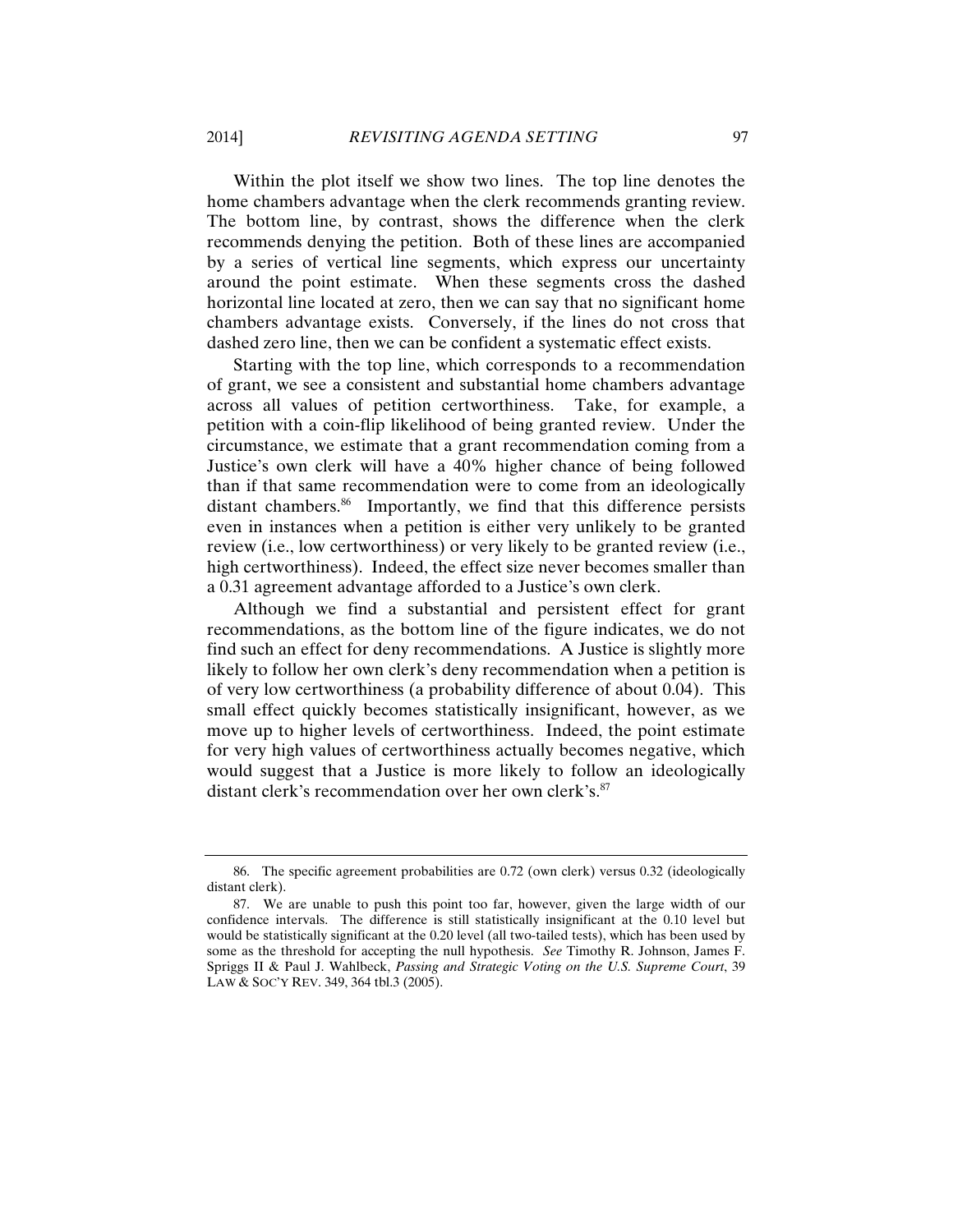Finally, although we fail to find support for our judicial tenure hypothesis,<sup>88</sup> we do recover some significant differences for our Justice fixed effects. That is, even after controlling for the factors in our model, we find that some variation in whether a Justice follows a law clerk's recommendation can be attributed to the specific identity of the Justice him or herself.<sup>89</sup> Figure 3 illustrates the magnitude of these Justice-level differences. Along the x-axis we show the likelihood of a Justice following a law clerk's recommendation in an average cert petition, which we operationalize as one with a 0.42 probability of being granted review where the clerk recommends denial. Ideological distance is held at its mean value. The y-axis shows each of the thirteen Justices in our data. The square points denote the likelihood a Justice follows the clerk's recommendation and the horizontal whiskers express our (often considerable) uncertainty around the point estimates.

Upon initial examination, it appears as though Justice Ginsburg is the most likely to follow recommendations from the pool memo. As the width of the horizontal whisker indicates, however, there is a substantial amount of uncertainty around that estimate. This stems from the fact that we have only twenty-one observations for Justice Ginsburg in our data. Although she ended up following the pool writer's recommendation in eighteen of those observations (about 86%), we can only say that the rate at which she followed clerk recommendations is significantly larger than the rate of her predecessor, Justice White, who followed around  $63\%$  of cert pool recommendations.<sup>90</sup>

<sup>88.</sup> *See supra* Part V; *infra* Appendix Table 2.

<sup>89.</sup> We made this determination by comparing the Bayesian Information Criterion (BIC) values for a simple model that did not include Justice fixed effects versus the more complicated model that did include them. The BIC for the more complicated model was 9,875 compared to a BIC of 9,891 for the simple model. This difference (of 16) provides "very strong" evidence to prefer the fixed effects model over the pooled one. *See* J. SCOTT LONG & JEREMY FREESE, REGRESSION MODELS FOR CATEGORICAL DEPENDENT VARIABLES USING STATA 113 (2d ed. 2006).

<sup>90.</sup> See the caption, *supra* Figure 3, for a complete listing of all other significant differences.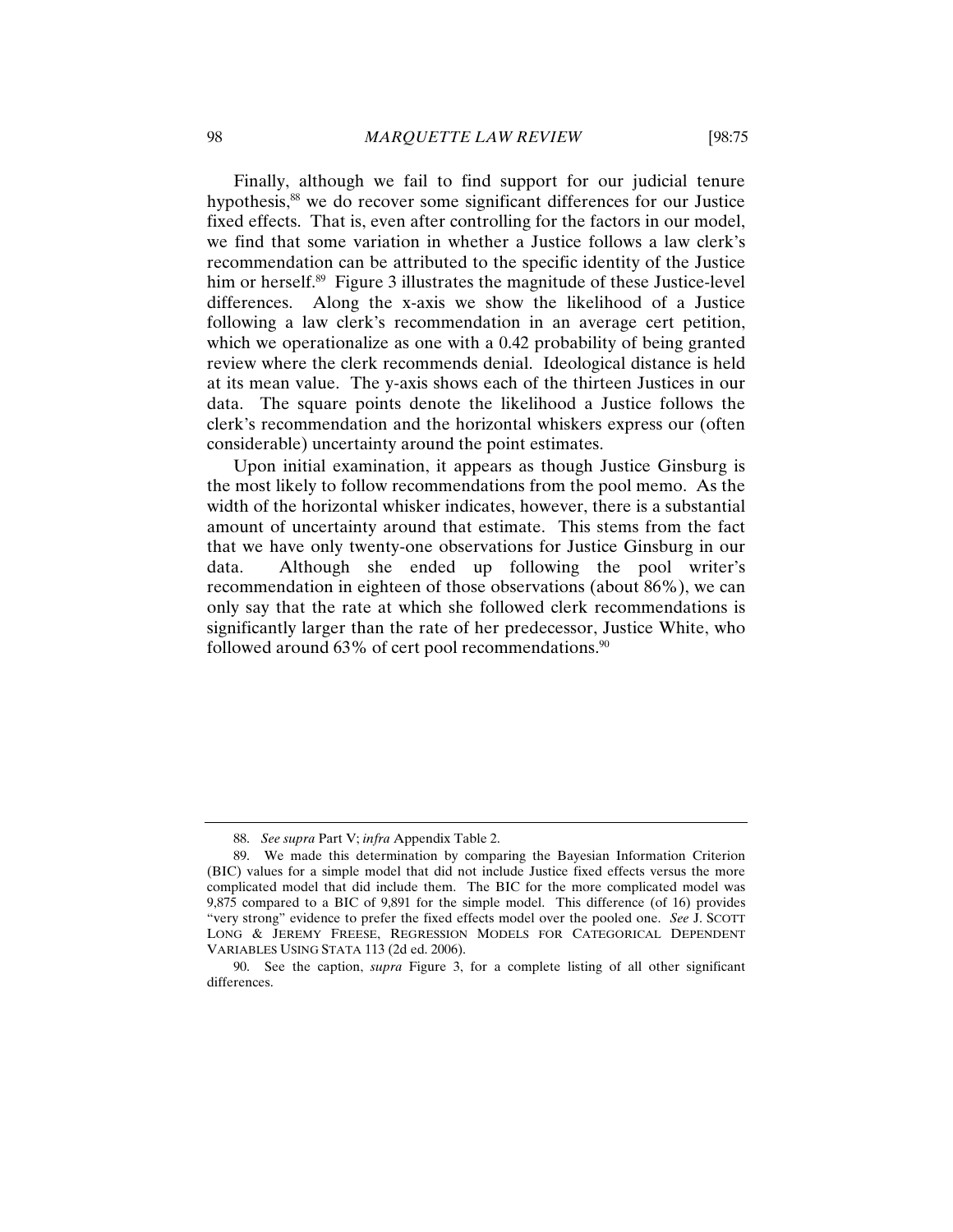

**Figure 3 Effect of Justice Identity on Likelihood of Agreement**

Note: The square mark shows the point estimate and the horizontal whisker denotes the 95% simulation interval (two-tailed). The petition characteristics were held constant at 0.42 certworthiness, deny recommendation, and an average amount of ideological distance. The 22 significant Justice differences (out of 78 possible, p < 0.05, two-tailed test) are: Blackmun > Stevens, Blackmun > White, Brennan > White, Ginsburg > White, Kennedy > Rehnquist, Kennedy > Stevens, Kennedy > White, Marshall > Stevens, Marshall > White, O'Connor > Stevens, O'Connor > White, Powell > Stevens, Powell > White, Scalia > Rehnquist, Souter > Rehnquist, Thomas > Rehnquist, Scalia > Stevens, Scalia > White, Souter > Stevens, Souter > White, Thomas > Stevens, Thomas > White.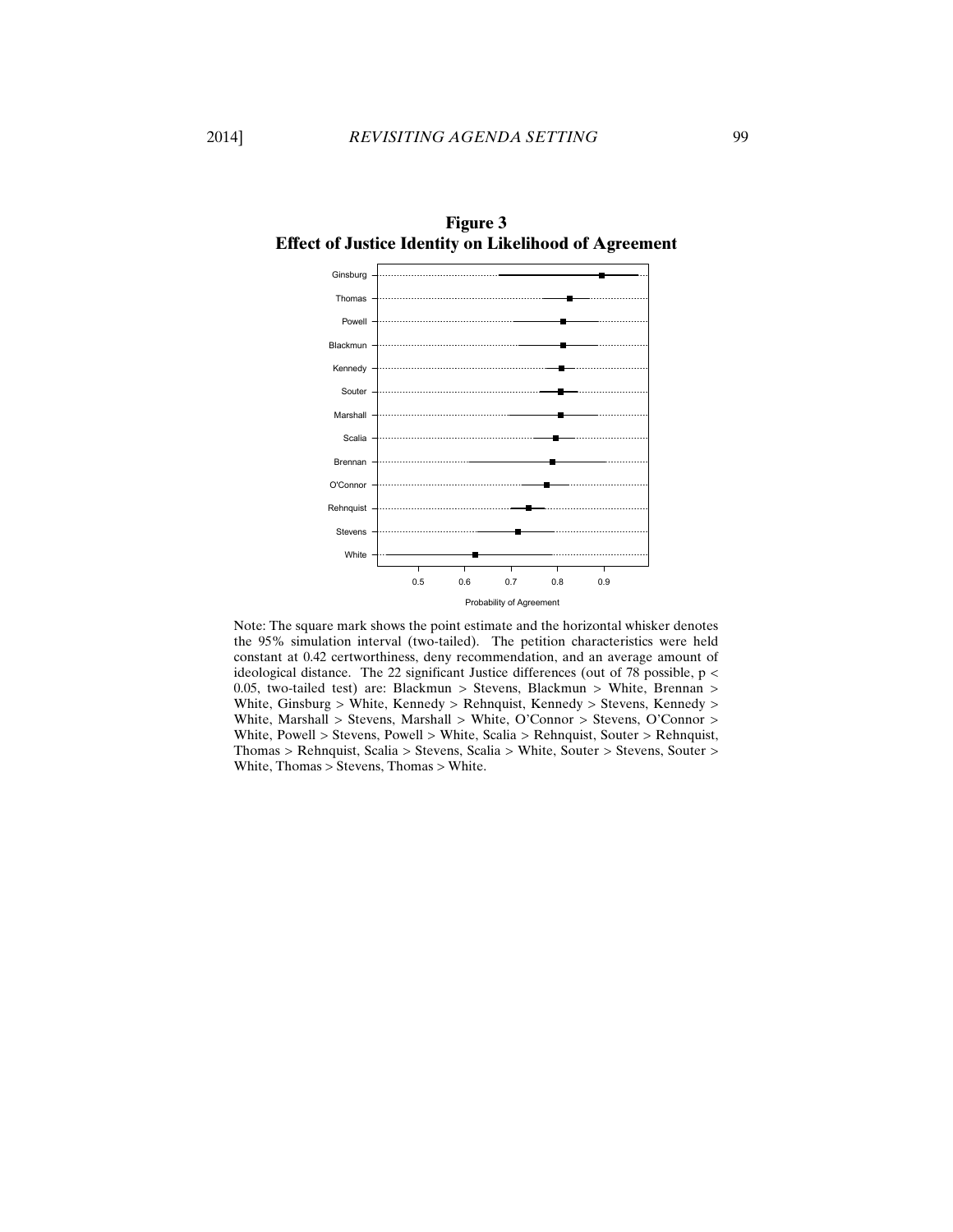Readers familiar with the cert pool might be curious to see the presence of three Justices in Figure 3. In particular, we have estimates for the probability that Justices Brennan, Marshall, and Stevens would follow a pool clerk's recommendation. Such estimates might be puzzling given that none of these Justices participated in the cert pool during their time on the Court.<sup>91</sup> Why, then, do we include them in our analysis? Although non-participating Justices do not receive their own copies of the cert pool memos, $92$  it is likely that their law clerks are, through the law clerk network,<sup>93</sup> aware of what the pool memo has recommended in most petitions—especially those that are on the discuss list and are thus viable candidates for receiving a cert grant. Indeed, Perry, in his seminal book on agenda setting, is told by his informants that non-pool clerks would "go swimming" in cert pool memos to look for guidance in making recommendations for their own, non-pool Justice.<sup>94</sup>

From our perspective, then, the question of whether the cert pool influenced a non-pool Justice is both empirical and one that, to the best of our knowledge, no published research has examined. If the extent of "pool swimming" by non-pool clerks was limited, then we should expect to find non-pool Justices as being among the least likely to follow a pool clerk's recommendation. If, by contrast, it was more widespread, then non-pool Justices should be statistically similar to the pool Justices. Our results suggest the answer is somewhere between these two extremes. Justice Stevens, for example, has the second lowest probability of following a clerk's recommendation.<sup>95</sup> His other non-pool colleagues, Justices Brennan and Marshall, fall more towards the middle of the pack.96 As we note in the caption to Figure 3, although we can conclude that a significant difference exists between Justices Marshall and Stevens, we cannot conclude that such a difference exists between either Justices Brennan and Marshall or Justices Stevens and Brennan.

<sup>91.</sup> PERRY, *supra* note 23, at 42.

<sup>92.</sup> *See* WARD & WEIDEN, *supra* note 10, at 45.

<sup>93.</sup> *Id.* at 164–65.

<sup>94.</sup> PERRY, *supra* note 23, at 54 (quoting Interview with C2, Unidentified Law Clerk).

<sup>95.</sup> *See infra* Appendix Table 2.

<sup>96.</sup> *See infra* Appendix Table 2.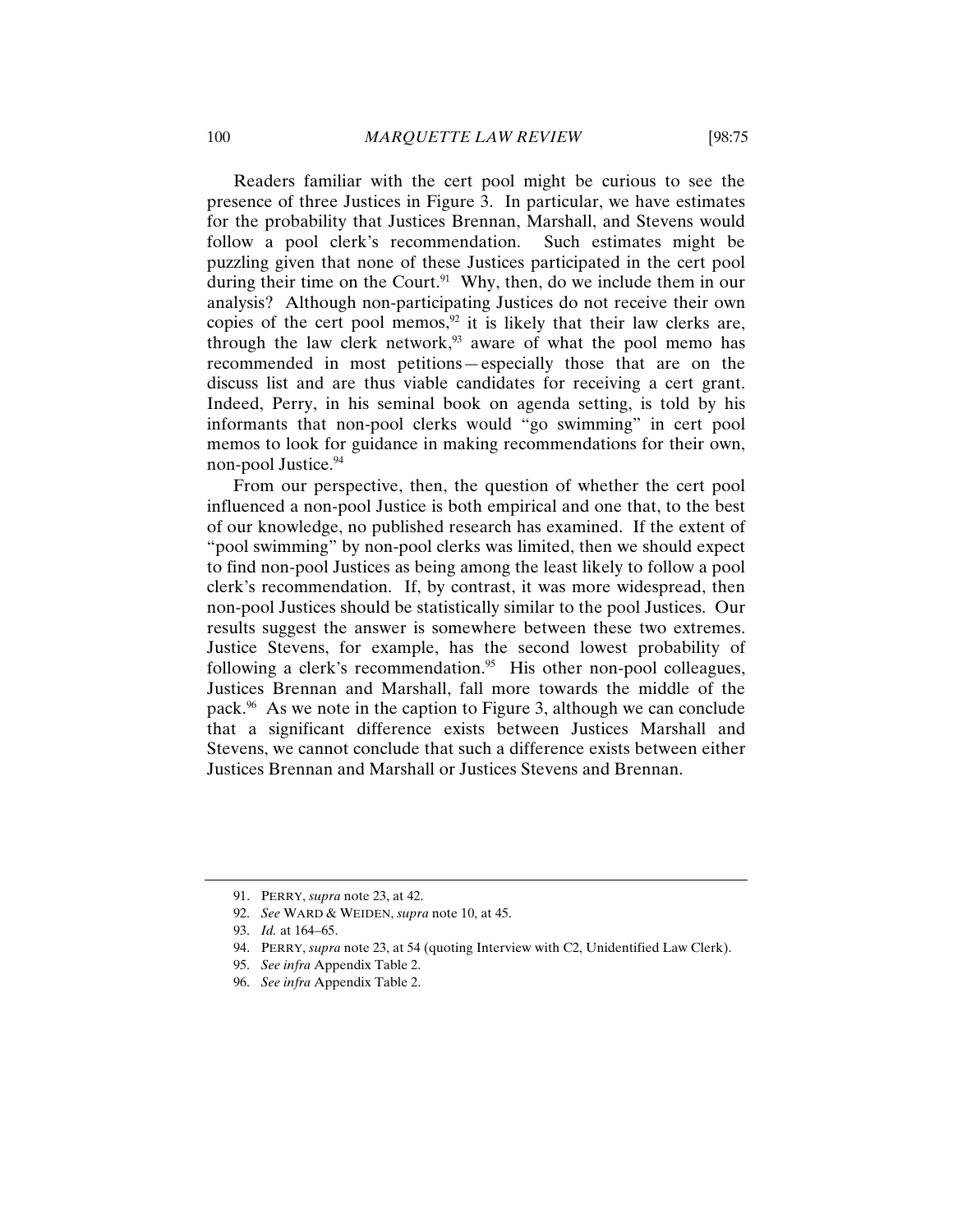#### VII. DISCUSSION

#### *A. Placing the Results in Context*

Previous research on the Supreme Court's agenda-setting process, though not ignoring law clerks, has often failed to systematically incorporate their role into models of judicial behavior. As we have argued in the past, this omission provides an incomplete picture of the Court's discretionary decision making in this important stage. $\frac{97}{12}$  Black and Boyd began the task of tackling this research in their 2012 study, finding evidence that a pool "clerk's cert recommendation interacts with the quality of the [cert] petition and the comparative ideology of the voting Justice" to explain when Justices will agree with the pool clerk.<sup>98</sup> While their evidence was strong, the results were based on a relatively limited time frame (only four Terms) and a small sample of data (just over 300 petitions). Our primary goal in this Article was to replicate and extend their study to see if the results held after examining a larger number of Court Terms and bigger set of petitions. Importantly, the type of replication and extension exercise conducted here is encouraged in social science research.<sup>99</sup> Indeed, renowned political science methodologist Gary King urges the replication of "existing studies to understand, evaluate, and especially build on" the previous work.<sup>100</sup>

Our results largely confirm those found by Black and Boyd in their 2012 paper. To summarize, we find a substantial level of agreement between what law clerks recommend in the pool memos and how Justices ultimately vote. Indeed, roughly 75% of the more than 9,500 votes in our data follow the recommendation made by the law clerk. The influence of law clerks on Justices is neither constant nor random, however. Rather, our analysis suggests that Justices compare the law clerk's recommendation with their own prior belief about a petition's certworthiness.101 Recommendations that are consistent with those beliefs are substantially more likely to be followed than those that challenge them. Additionally, in the event that a pool clerk recommends granting review in a petition—an event that occurs about 31% of the time in our data—a voting Justice also considers the

<sup>97.</sup> Black & Boyd, *supra* note 1, at 164.

<sup>98.</sup> *Id.*

<sup>99.</sup> *See* Gary King, *Replication, Replication*, 28 PS: POL. SCI. & POL. 444 (1995).

<sup>100.</sup> *Id.* at 444.

<sup>101.</sup> *See infra* Appendix Table 2.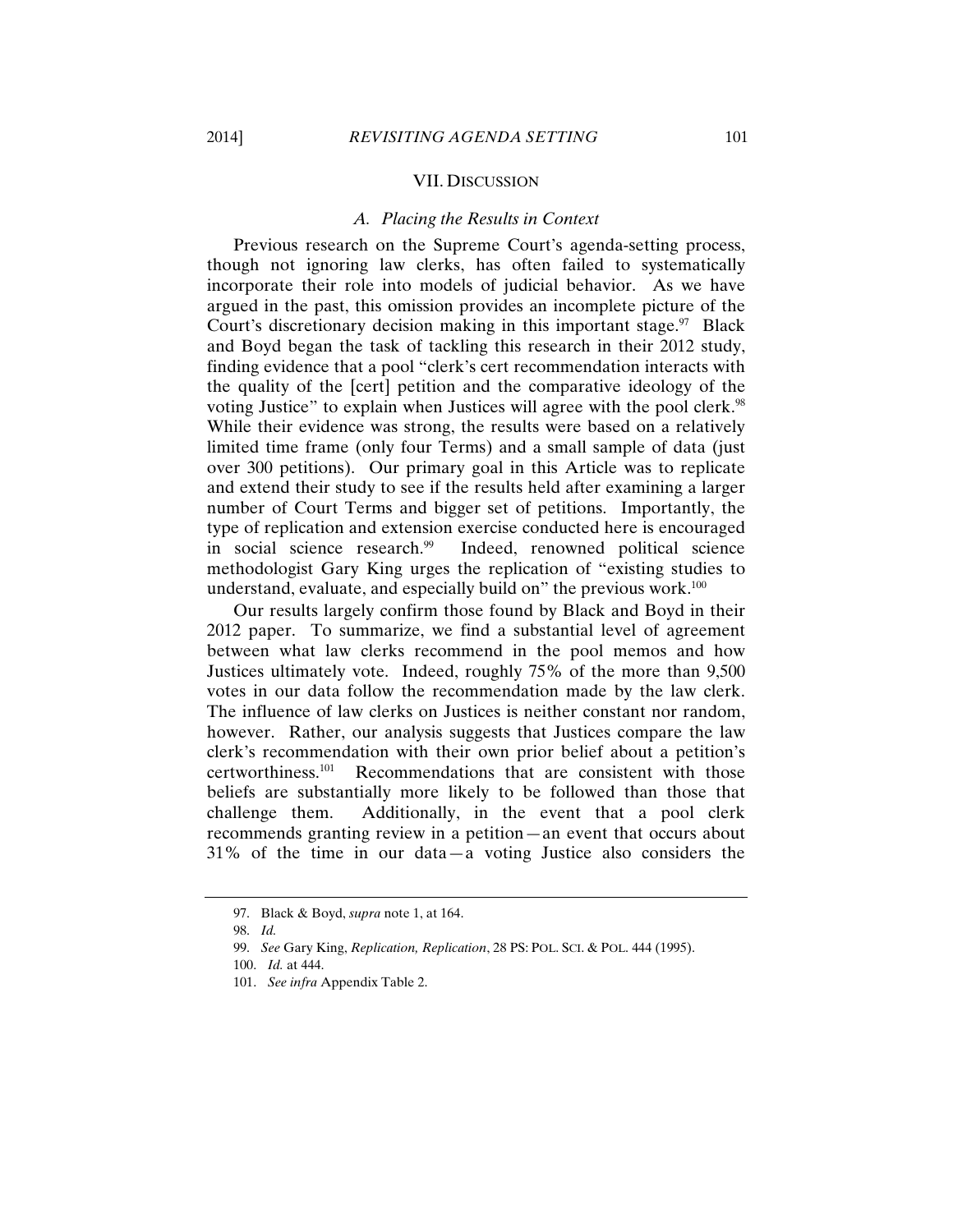ideology of the clerk's supervising Justice. When a Justice is ideologically proximate to a clerk's employing Justice, we find that the voting Justice is more than twice as likely to follow that recommendation than when the Justice is ideologically distant. Taken together with the findings from our original study, these results provide strong evidence of the conditional influence that law clerks can have in the Court's agenda-setting process. These clerks are not just spending a lot of time reviewing cert petitions, something that we estimated above to be approximately one-third of their work load,<sup> $102$ </sup> but they are wielding potential influence on their own employing Justices and other Justices while doing so.

#### *B. Normative Implications for the Cert Pool*

Our present findings, coupled with those previously obtained by Black and Boyd, provide what may be very important normative implications of the existence of the institutionalized cert pool. Recall that, from its inception in 1972, the cert pool implored law clerks to author "objective" memos.<sup>103</sup> While our research confirms the standardization of the memos' formatting, it paints a very different picture regarding the content of the memos, particularly with regard to the conclusions drawn. As we summarize above, grant recommendations are treated differently when coming from a clerk who hails from an ideological ally as opposed to a foe. This may not be surprising, especially given what we know about the strength of the principal–agent relationship between a Justice and his hired clerk.

It does, however, call into question whether the cert pool was, just over a decade after its inception, serving its intended goals. To the extent bias exists in the recommendations, a pool Justice needs to devote additional effort to detect and correct for that bias before she can cast her agenda-setting vote. If this work is being delegated to a Justice's law clerk, which seems very likely, then we must ask, how much of an efficiency gain is there over simply having one's own law clerks do an independent review? Interestingly, our results suggest that the answer to this question will depend upon the ideological composition of the Court and, in particular, a Justice's location on the Court. If a Justice is one of the more extreme members of the Court, then grant recommendations from either proximate or distant chambers are

<sup>102.</sup> *See supra* notes 22 and accompanying text.

<sup>103.</sup> WARD & WEIDEN, *supra* note 10, at 118.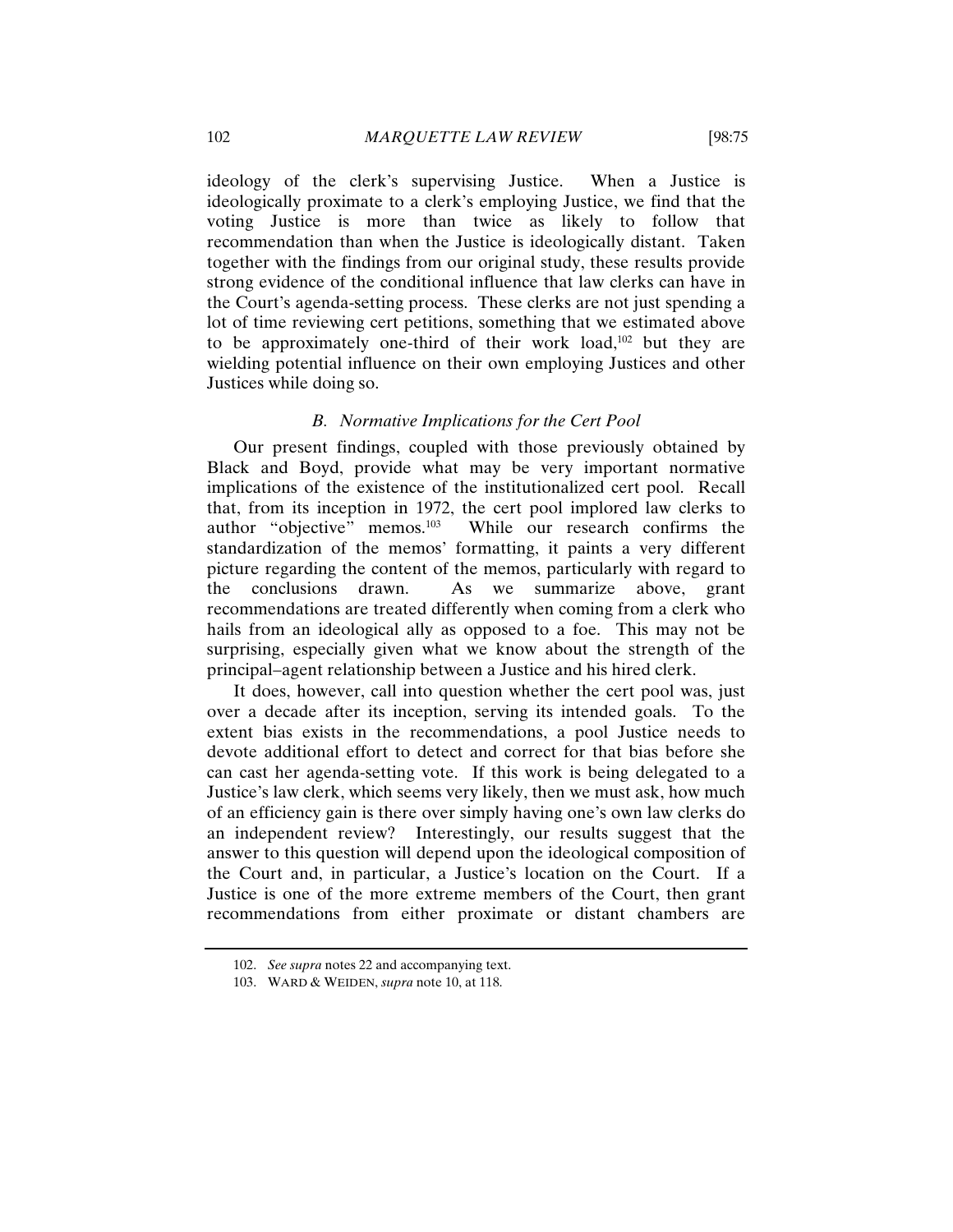informative—you follow those from allies and do the opposite of those coming from ideologically distant chambers. Paradoxically, however, a Justice in the middle stands to gain far less from either end of the spectrum and, as a result, would likely need to invest more of her clerk's time to determine what the most appropriate vote would be. This newly revealed nuance thus opens the door for more empirical and normative scholarship assessing the value and efficiency of the cert pool for all participating members of the Court.

#### *C. Generalizing About Advisors Beyond the Supreme Court*

As we have already argued, the activities of law clerks during the U.S. Supreme Court's agenda-setting process provide an excellent setting for systematically and empirically testing for advisor influence.<sup>104</sup> Although we recognize that Supreme Court law clerks are not precisely analogous to advisors in the Executive and Legislative Branches of the federal government, we believe that in many ways, the similarities between these staffers outweigh the differences, particularly when examining the existence and conditionality of their influence. These similarities range across the education and experience of the people that fill the jobs, the motivations that drive the employees, and the tasks that they are asked to perform while serving in their staff positions.<sup>105</sup>

Law clerks are regarded as being among the brightest and most talented young legal minds.<sup>106</sup> Modern clerks typically come from the top of their class at an elite law school and often have experience clerking for a federal trial or appellate judge.<sup>107</sup> Similar language has also been used to describe congressional advisors.<sup>108</sup> White House staffers, particularly those that serve close to the President, tend to be more experienced (and older) than congressional and court advisors, but the positions held by all three groups are highly coveted and can lead to uncountable future opportunities—both inside and outside of Washington.<sup>109</sup>

In addition to similar backgrounds, key advisors to presidents, legislators, and Justices tend to be selected with many of the same

<sup>104.</sup> *See* Black & Boyd, *supra* note 1; *see also supra* Part II.B.

<sup>105.</sup> *See supra* Part III.

<sup>106.</sup> *See* WARD & WEIDEN, *supra* note 10, at 1.

<sup>107.</sup> *Id.* at 55.

<sup>108.</sup> *See, e.g.*, MICHAEL J. MALBIN, UNELECTED REPRESENTATIVES: CONGRESSIONAL STAFF AND THE FUTURE OF REPRESENTATIVE GOVERNMENT 20 (1979). 109. *See id.* at 21–23.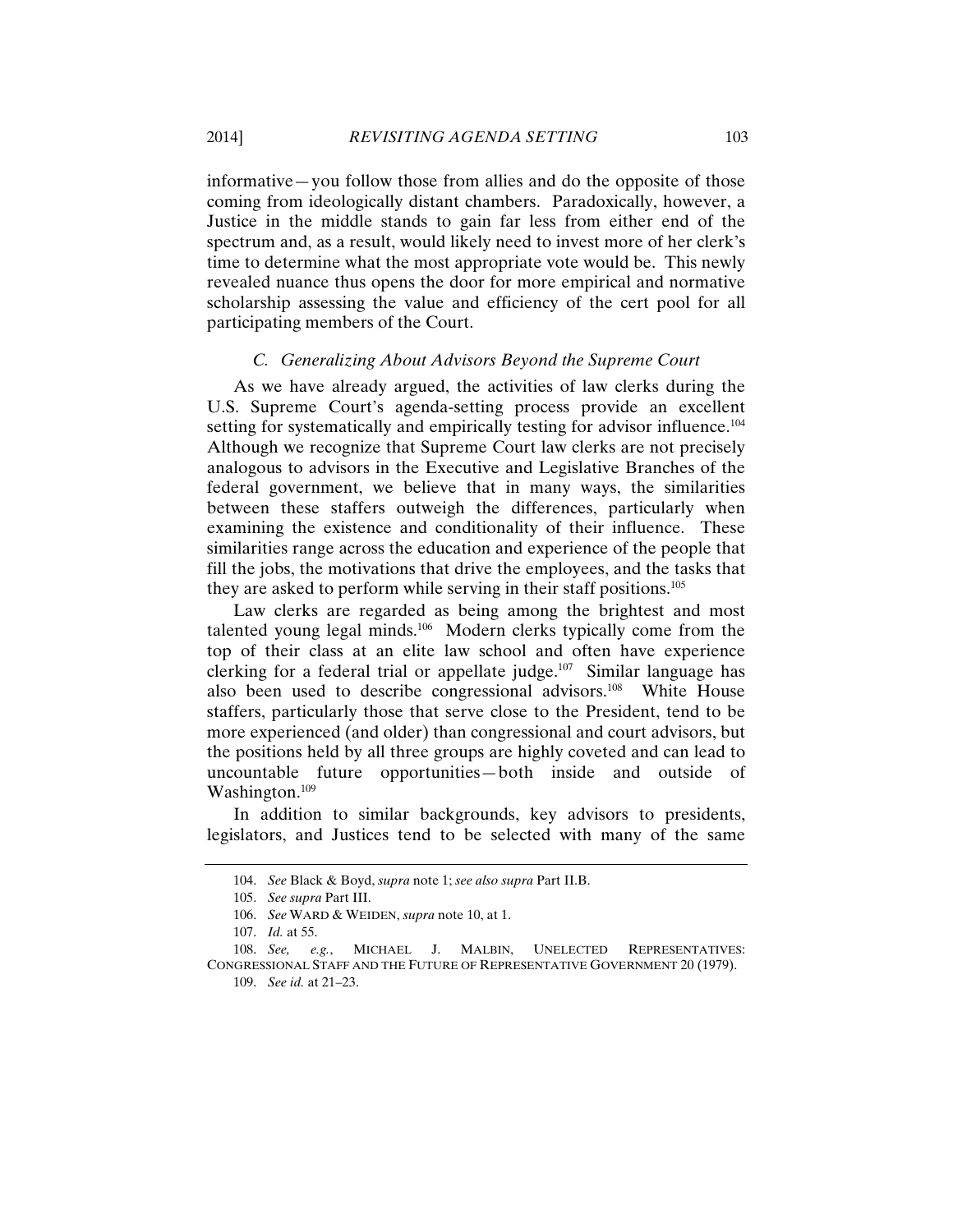characteristics in mind. Presidents generally choose only those who have demonstrated personal loyalty and trustworthiness to them and their partisan ideals to serve in close advisory positions.110 Although the criteria for choosing lower level White House staffers is less careful and precise, no one can serve the President without some demonstrated dedication to the office.111 Members of Congress, particularly in modern times with large staffs and a relatively high level of turnover, tend to have less of a hands-on role in the selection process of their staff.<sup>112</sup> Nonetheless, the content of "their personal staffs are entirely subject to their discretion,"113 and partisan dedication matters greatly for choosing these employees.114 As one anonymous member was quoted in Whiteman as saying of his staff, "I rely on their judgment, and I have to think that their judgment is attuned to my philosophy."115 At the Supreme Court, the nine Justices choose new clerks each year. Although educational cues provide a bar for employment, other factors, including previous clerkship experience and ideological similarity or acquiescence, seem to be operational with at least some Justices.<sup>116</sup>

In each institution, although advisors tackle critical tasks and arguably exert vast influence, they nearly uniformly do so out of sight. Their employers were the ones elected or appointed to their positions, and, as such, are the ones that serve in the public spotlight. Patterson, for example, notes that when it comes to presidential power "it is the men and women on the president's personal staff who first channel that power, shape it, focus it—and, on the president's instructions, help him wield it.  $\ldots$  [Most of them] are nearly unknown—largely because it is usually in the president's interest to keep them out of sight."<sup>117</sup>

The same is said to be true for the other branches, with the anonymity of the job actually acting to foster a spirit of cooperation and

<sup>110.</sup> GARRISON, *supra* note 34, at 137.

<sup>111.</sup> Rudalevige, *supra* note 43, at 341.

<sup>112.</sup> *See* Salisbury & Shepsle, *supra* note 38, at 393–94.

<sup>113.</sup> David L. Leal & Fredrick M. Hess, *Who Chooses Experience? Examining the Use of Veteran Staff by House Freshman*, 36 POLITY 651, 655 (2004).

<sup>114.</sup> Romzek & Utter, *supra* note 11, at 1267.

<sup>115.</sup> WHITEMAN, *supra* note 11, at 35–36 (internal quotation marks omitted).

<sup>116.</sup> WARD & WEIDEN, *supra* note 10, at 76, 102–03; Ditslear & Baum, *supra* note 49, at 870–71.

<sup>117.</sup> PATTERSON, *supra* note 9, at 1.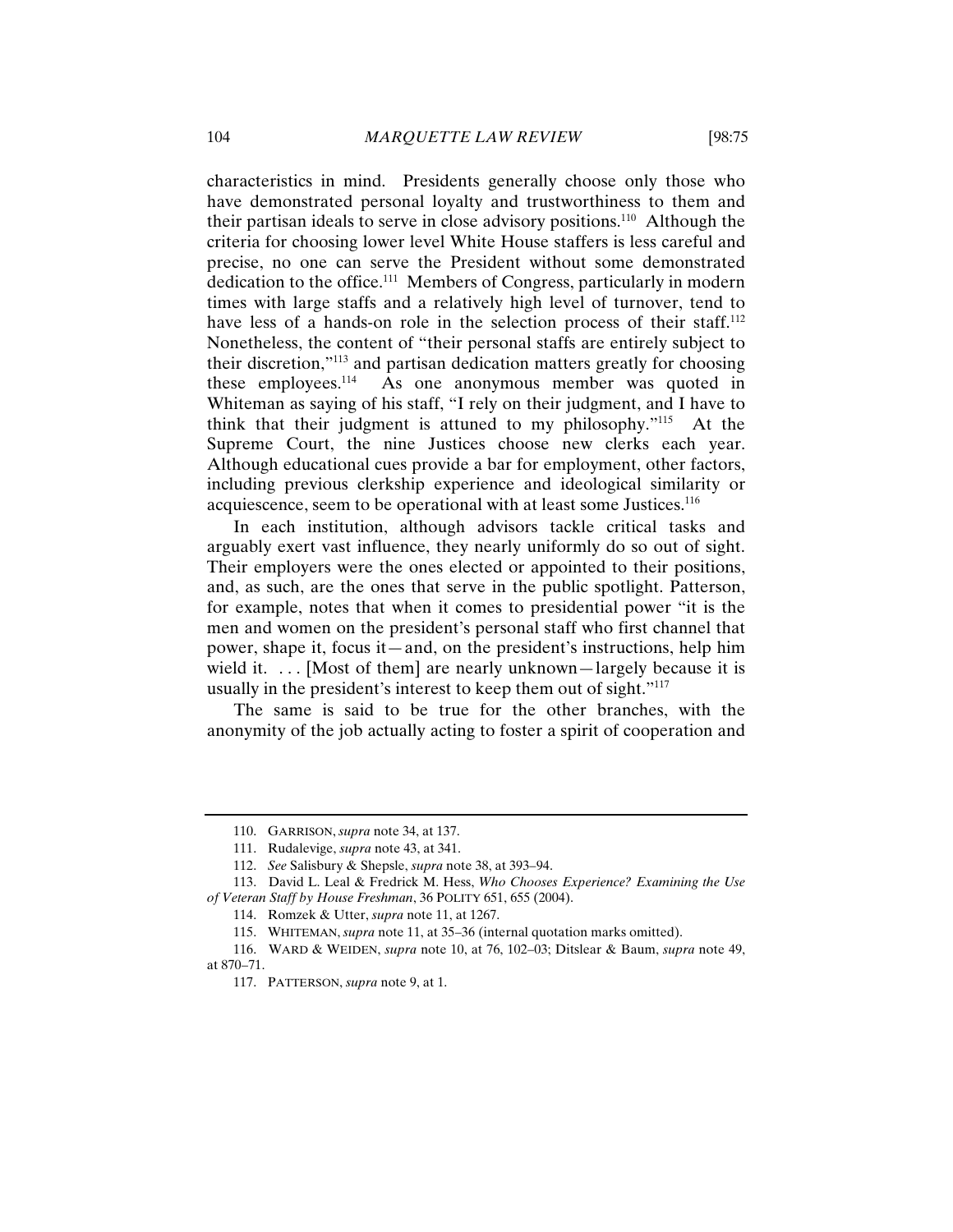to reduce (but not eliminate entirely) incentives for shirking or selfpromotion.<sup>118</sup>

We, of course, are not the first to argue that the role of law clerks is similar to that of other federal political advisors. Fox and Hammond argue that "[t]he job of congressional aide, whether on a personal or committee staff, is a peculiarly personal one—based on mutual trust, confidence, and loyalty to a member. Analogous jobs in the Federal government are the White House staff, personal assistants to Presidential appointees, and clerks of judges."<sup>119</sup> Although it is important to remember that our attempts to systematically test advisor influence focus only on one stage at one political institution, we also think that these efforts are nonetheless meritorious and provide insight into the broader topic of advisor influence in politics. Although law clerks, legislative advisors, and presidential staffers are different in many ways, their similarities are salient enough to allow us to draw preliminary conclusions about the presence of advisor influence and the conditional nature of that influence across political branches based on our findings regarding clerk influence at the U.S. Supreme Court. Although future efforts are needed to generalize these findings across the other branches of government, we have little reason to doubt that advisor influence is any weaker for legislators and presidents—though it might be more difficult to measure and document. As such, if taken seriously and studied rigorously, the question of advisor influence over political principals could lead to a more complete understanding of the factors that affect political decision making.

<sup>118.</sup> *See* Christine DeGregario, Research Note, *Staff Utilization in the U.S. Congress: Committee Chairs and Senior Aides*, 28 POLITY 261, 266 (1995); Romzek & Utter, *supra* note 11, at 1268.

<sup>119.</sup> FOX & HAMMOND, *supra* note 8, at 3.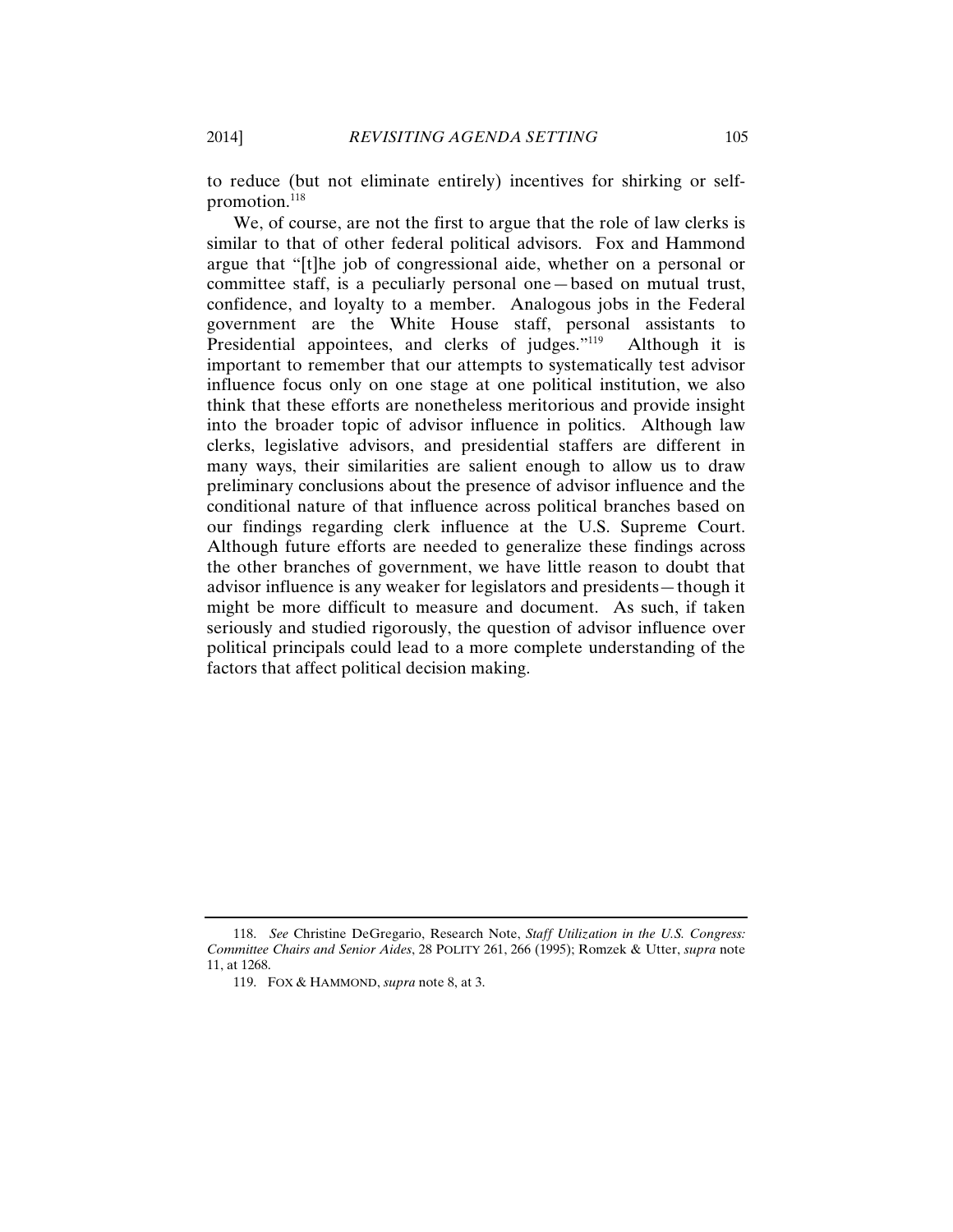### APPENDIX

## **Appendix Table 1**

## **Logistic Regression Parameter Estimates of Petition Certworthiness**

| Variable                            | Variable Coding                                                                                                                                         | Coefficient<br>(Standard<br>Error) |
|-------------------------------------|---------------------------------------------------------------------------------------------------------------------------------------------------------|------------------------------------|
| <b>Conflict Alleged</b>             | Did petitioner allege existence of<br>legal conflict? $(0 = no, 1 = yes)$                                                                               | 0.16<br>(0.20)                     |
| <b>Conflict Present</b>             | Did pool memo determine that<br>alleged legal conflict existed? ( $0 =$<br>$no, 1 = yes)$                                                               | $2.65*$<br>(0.20)                  |
| <b>U.S. Seeks Review</b>            | Was U.S. petitioner in case or did it<br>submit an amicus brief seeking<br>review? $(0 = no, 1 = yes)$                                                  | 1.89*<br>(0.26)                    |
| <b>U.S. Opposes Review</b>          | Was U.S. respondent in case or did<br>it submit an amicus brief opposing<br>review $(0 = no, 1 = yes)$                                                  | $-0.18$<br>(0.21)                  |
| Dissent in Lower Court              | Did one or more lower court judges<br>dissent from majority opinion in<br>court immediately below Supreme<br>Court? $(0 = no, 1 = yes)$                 | $0.69*$<br>(0.20)                  |
| <b>Constitutional Petition</b>      | Did petitioner assert a violation of<br>his or her constitutional rights? $(0 =$<br>$no, 1 = yes)$                                                      | $-0.08$<br>(0.21)                  |
| <b>Judicial Review</b><br>Exercised | Did court immediately below<br>Supreme Court exercise judicial<br>review by invalidating a law as being<br>unconstitutional? $(0 = no, 1 = yes)$        | $1.34*$<br>(0.31)                  |
| Legal Salience                      | Did opinion of court immediately<br>below the Supreme Court receive<br>media coverage in the legal<br>periodical U.S. Law Week? $(0 = no,$<br>$1 = yes$ | $0.35*$<br>(0.19)                  |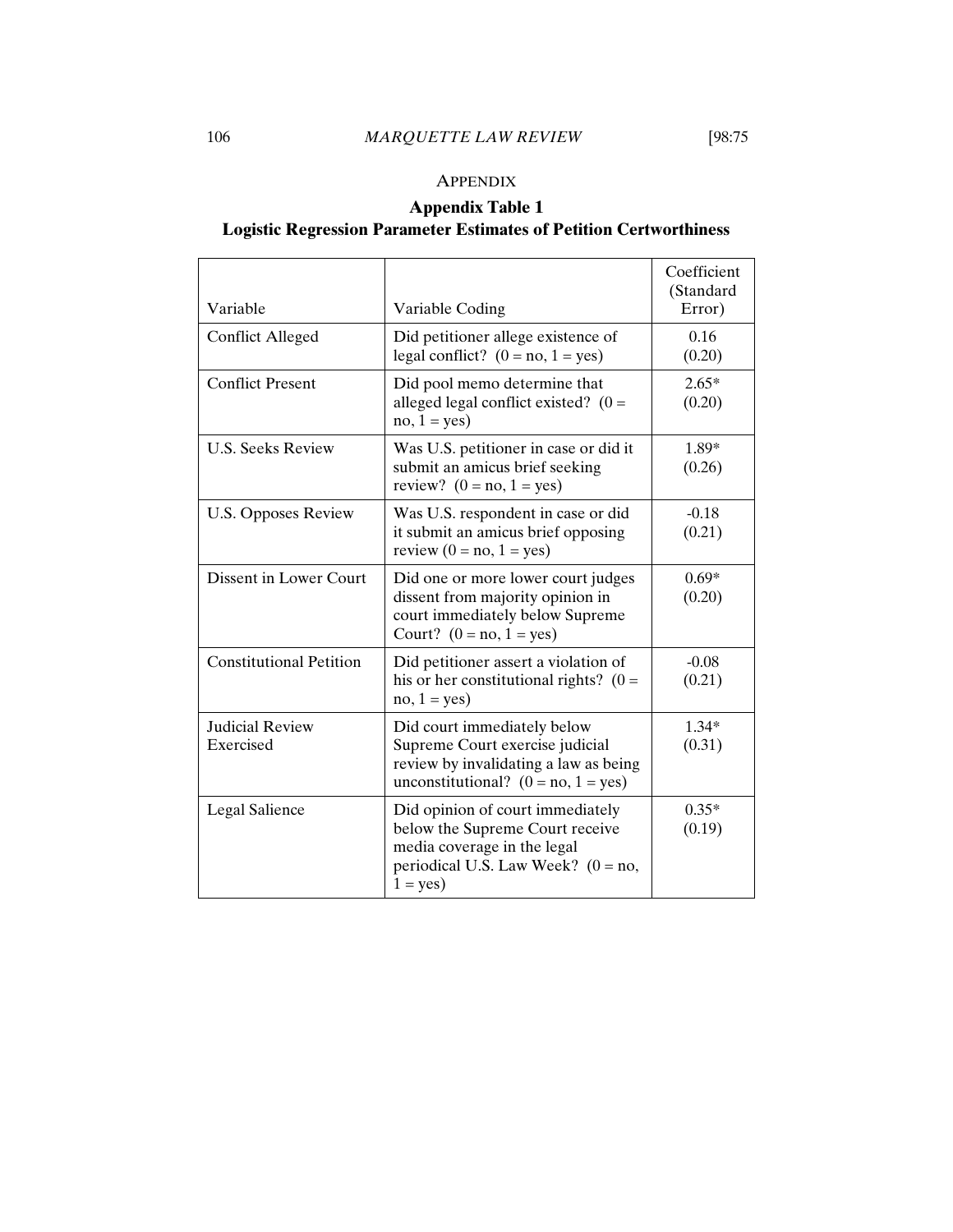| Civil Liberties Petition                    | Did petition involve a civil liberties<br>issue? <sup>120</sup> (0 = no, 1 = yes)   | $-0.17$<br>(0.17)  |
|---------------------------------------------|-------------------------------------------------------------------------------------|--------------------|
| <b>Total Amicus Curiae</b><br><b>Briefs</b> | How many amicus briefs were filed<br>either supporting or opposing the<br>petition? | $0.36*$<br>(0.09)  |
| Constant                                    |                                                                                     | $-2.08*$<br>(0.21) |
| Observations                                |                                                                                     | 1100               |
| $Pseudo-R2$                                 |                                                                                     | 0.31               |

Note: The cell entries in the right column are maximum likelihood coefficients. Standard errors, which appear in parentheses below each coefficient, are robust standard errors.

<sup>120.</sup> *See* Lee Epstein & Jeffrey A. Segal, *Measuring Issue Salience*, 44 AM. J. POL. SCI. 66, 74 (2000).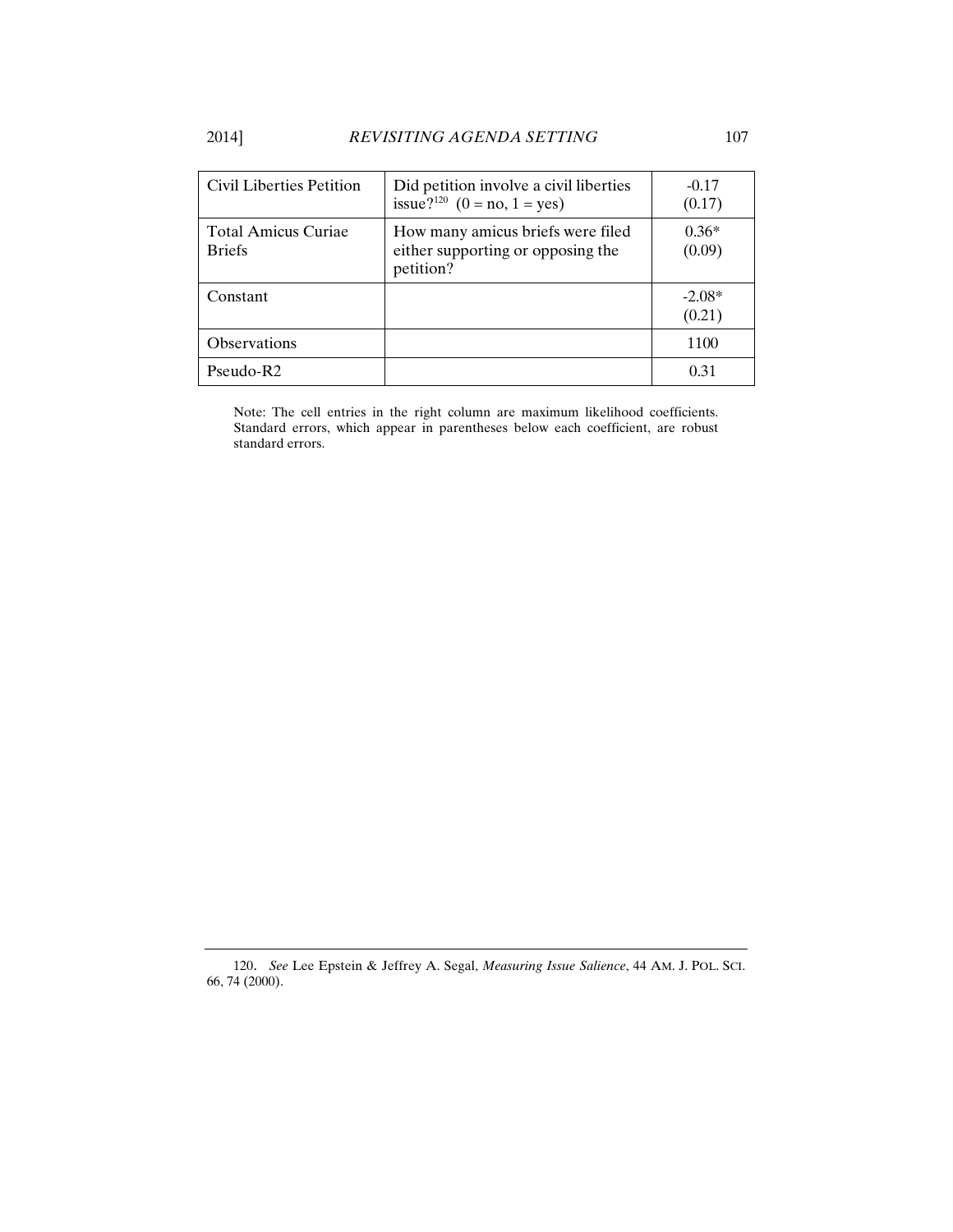| Variable                                              | Coefficient         |  |  |  |
|-------------------------------------------------------|---------------------|--|--|--|
|                                                       | (Standard Error)    |  |  |  |
| <b>Clerk Recommendation</b>                           | $-2.40$<br>(0.18)   |  |  |  |
| Certworthiness                                        | $-2.93*$<br>(0.20)  |  |  |  |
| <b>Ideological Distance</b>                           | $-0.32*$<br>(0.15)  |  |  |  |
| Certworthy x Ideological<br><b>Distance</b>           | $0.81*$<br>(0.37)   |  |  |  |
| Certworthy x Clerk<br>Recommendation                  | $5.22*$<br>(0.33)   |  |  |  |
| Clerk Recommendation x<br><b>Ideological Distance</b> | $-1.15*$<br>(0.35)  |  |  |  |
| Certworthy x Recommendation x<br><b>Distance</b>      | $-0.90$<br>(0.60)   |  |  |  |
| <b>Justice Tenure</b>                                 | $-0.004$<br>(0.014) |  |  |  |
| <b>Justice Fixed Effects</b>                          |                     |  |  |  |
| Justice Blackmun                                      | $2.50*$<br>(0.29)   |  |  |  |
| Justice Brennan                                       | $2.35*$<br>(0.45)   |  |  |  |
| Justice Ginsburg                                      | $3.19*$<br>(0.73)   |  |  |  |
| Justice Kennedy                                       | $2.47*$<br>(0.11)   |  |  |  |
| <b>Justice Marshall</b>                               | $2.46*$<br>(0.32)   |  |  |  |